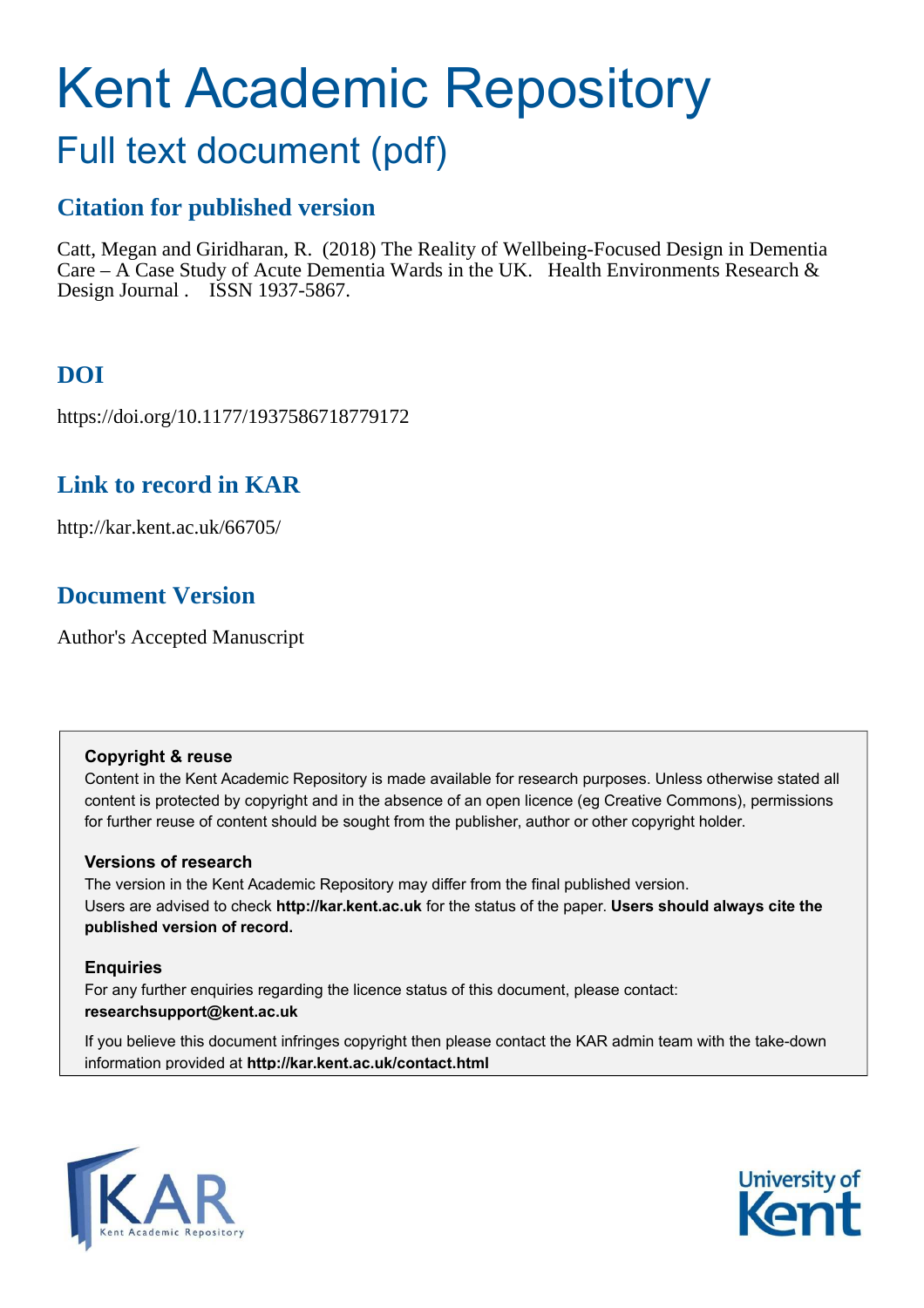#### **The Reality of Wellbeing-Focused Design in Dementia Care –**

#### **A Case Study of Acute Dementia Wards in the UK**

#### **Lead Author**

Megan Catt, MArch; BA(Hons), Architectural Designer

#### **Supporting Author**

Giridharan Renganathan PhD; M.Ur.Dgn; B.Arch; Lecturer, University of Kent

#### **Contact Details**

Email: megan\_catt@live.co.uk

Post: Pattern Design, 23-25 Eastcastle Street, London, W1W 8DF

Tel: +44750 3939 868

#### **Keywords**

Dementia care, design for wellbeing, wellbeing-focused design, observational visits, bestpractice analysis, interviews, patient-facing staff, medical perception, adoption of theoretical model, passive treatment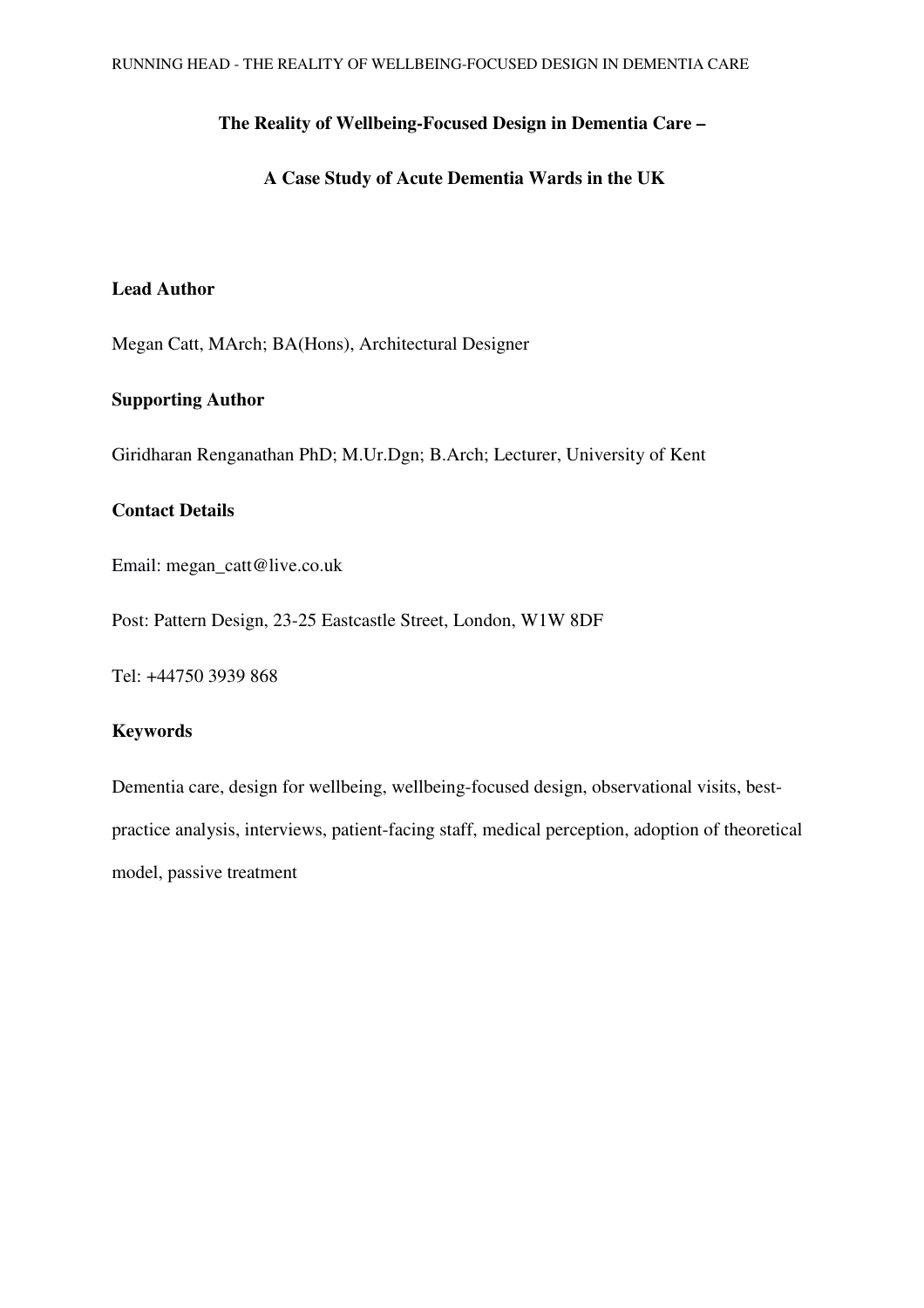#### **Executive Summary**

Design for wellbeing is an approach that considers both the psychological and physiological impacts of architecture on its occupants, in order to create built spaces that promote wellbeing and enhance health. This study seeks to investigate the adoption of wellbeing-focused design in dementia wards, by comparing a theoretical background to real-world practice. Firstly, by investigating a 'best-practice' model, derived from existing theory, a benchmark is established against which functioning wards are appraised during a series of observational visits to wards in the UK. The first-hand observation of National Health Service (NHS) dementia-specialist, acute facilities, and discussion with medical staff, provide valuable insight into the environments in which patients are being cared for, as well as the opportunity to gauge the perception of design for wellbeing amongst care providers. This approach means that the subject is discussed not only from an architectural perspective, but from a care-provision, management and operational stance, taking into account the practicalities and obstacles that exist in this field – looking beyond the theoretical ideal, and towards the reality of current practice and standard for healthcare design.

#### **List of Implications for practice**

- The study evaluated design for wellbeing as a strategy for improving aspects of the built environment to support clinical treatment in dementia wards.

- First-hand observations of existing wards provided an insight into how design for wellbeing is being implemented in the NHS.

- Interviews with patient-facing clinical staff led to discussion of design principals from a medical standpoint, demonstrating the perception of wellbeing-focused design as a means to assist care.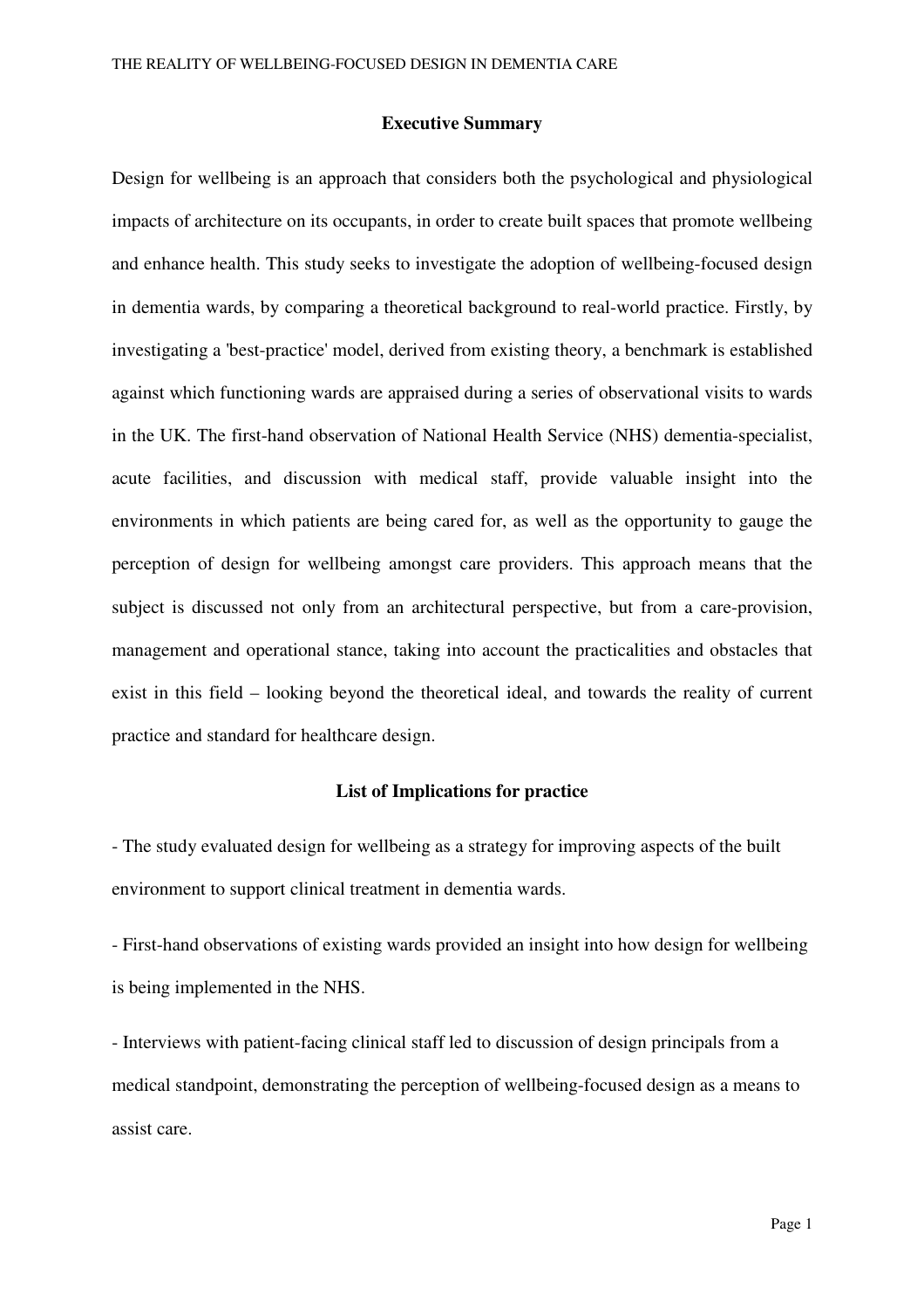- The testing of dementia wards against a best-practice framework uncovered limiting factors for it's widespread adoption.

#### **Abstract**

**Objective.** The study explored design for wellbeing within dementia-care by investigating the adoption of wellbeing-focused design in real-world practice, through observing NHS wards.

**Background.** Design for wellbeing is an approach that considers the psychological and physiological effects of architecture to improve health and wellbeing. The high psychological care requirement for dementia patients makes them a significant group to study in the evaluation of current hospital facilities.

**Methods.** A literature review was conducted, to frame the current theoretical perception of the key characteristics of a good environment for dementia care. A framework was generated to summarise, and used as an assessment tool in a series of observational visits to NHS wards. Interviews with clinical staff focused on care outcomes and practicalities of implementing wellbeing-focused design, considering the historical and economical context. Key findings from the observations and interviews were analysed for recurring themes.

**Results.** The ward observations and interviews provided insight to the current progression of wellbeing-led design in NHS hospitals in England. The research highlights key areas of success, and factors that inhibit further progression.

**Conclusions.** The case studies showed a good degree of ambition to utilise wellbeingfocused design, with belief among staff that the physical environment has a substantial role in the health and wellbeing of patients. Staff also felt that this approach is most effective for those in the less advanced stages of dementia. Despite the high level of support, the current degree of implementation appears to be varied.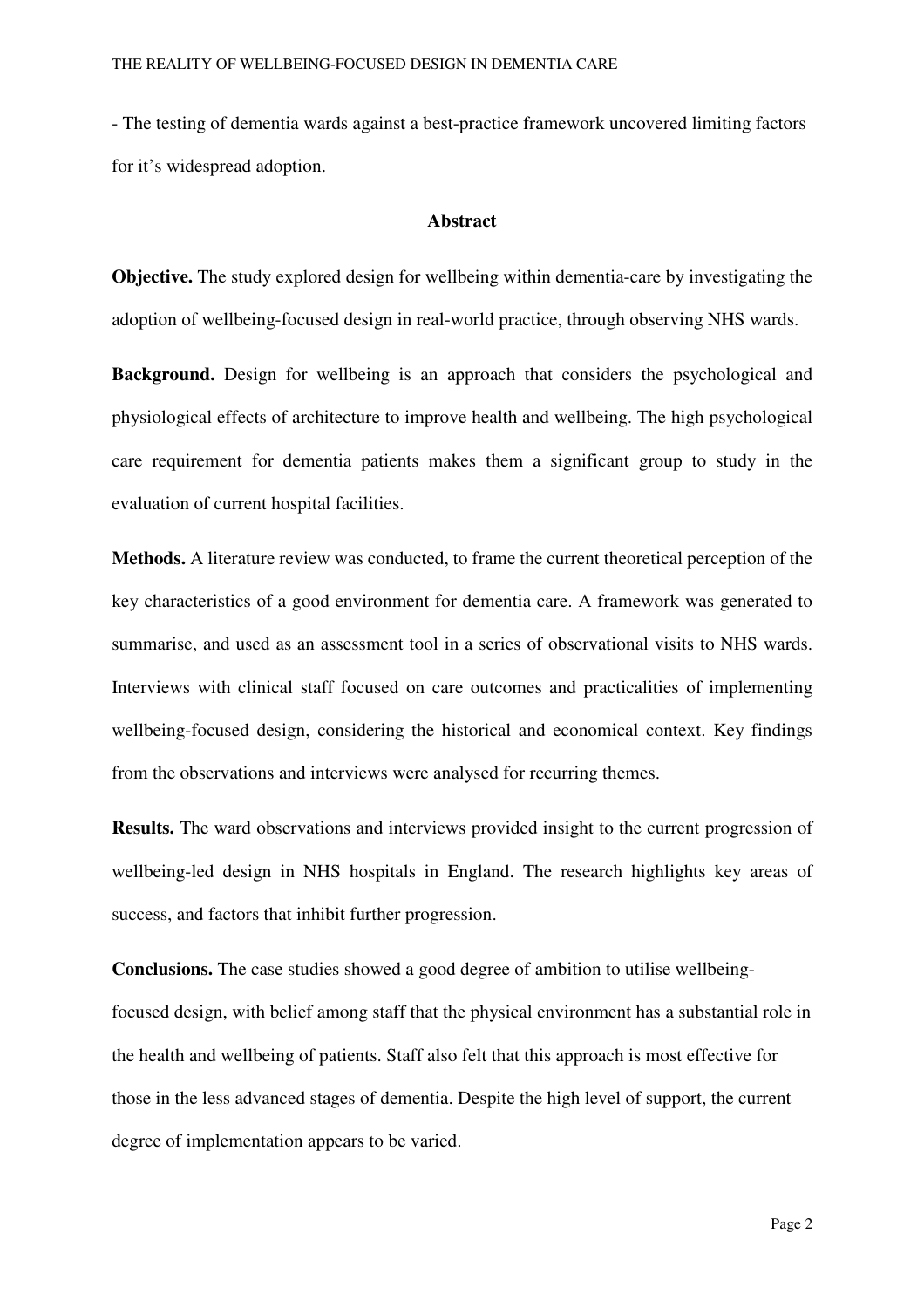#### **1.0 Introduction**

Wellbeing-focused design is an approach that enables considered design decisions through recognition of the impact of the built environment on physical and mental health. It is applicable to all sectors, but has a strong affiliation to hospitals given their function to restore, maintain or improve health. The field has grown largely from Evidence Based Design; a movement begun in the 1980s which sought to test architectural elements for measurable benefits, such as by monitoring stress indicators. Generating evidence means project costs can be evaluated against results, providing financial justification for well-designed hospitals. This is significant in the UK since public healthcare means costs are scrutinized, typically resulting in healthcare design that is focused on function and necessity. Described by then Royal Institute of British Architects (RIBA) president, "hospital architecture has become isolated as a specialist field, lagging behind the most inventive and progressive developments in the art and science of architecture" (Prasad, 2008, p3).

While improving hospital architecture is complex and political, the benefits to health from appropriate design choices are perhaps significant enough to justify a departure from the minimum-standard approach (Ulrich, Quan, Zimring, Joseph, Choudhary, 2004). These include; a faster healing process, therefore shorter admission period, and reduced exposure to hospital-borne disease; a higher pain threshold leading to reduced medication; and, reduced need for transfers due to secondary illness or bed-blocking (Berry et al., 2004). Better environments also improve staff satisfaction, which in turn increases team stability, and reduces clinical errors through better working culture and facilities (Ulrich et al., 2004; Hamilton, 2006). The cumulative effect is a long-term cost saving, which helps justify an increased initial spend (Berry et al., 2004; Francis, 2006). It is expected that improvements to the quality of building stock would increase user satisfaction. This is an increasingly important consideration in the UK following the introduction of NHS Choices, which gives patients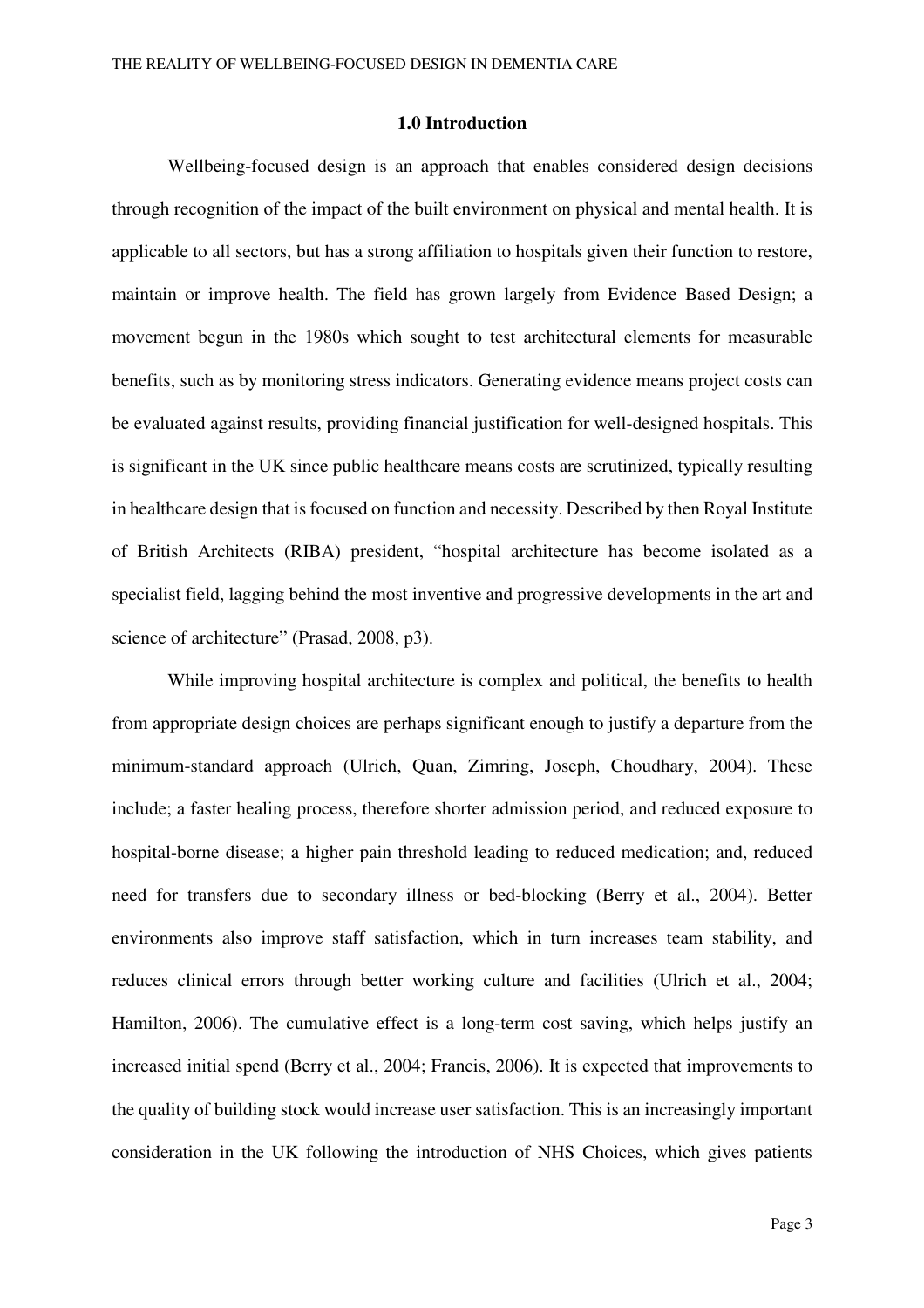greater control in selecting their treatment facility. As hospitals adjust to this change in the patient/provider dynamic it is a critical time for review.

There have been several areas of the hospital to embrace wellbeing-focused design; maternity units have developed 'home from home' care, patient-led and focused on reducing stress. Cancer care units have utilized homely environments, optimizing social support as an aid to healing. Recently, dementia has become a focus of patient-led care and design, with significant investigation into the role of the care environment as part of treatment (The King's Fund, 2013; Marquardt, Bueter & Motzek, 2014). This is partially due to the classification of dementia as a national priority since 2007 (DoH, 2015) with around 850,000 people diagnosed in the UK currently (Harwood & McCulloch, 2017). Hospitalization can be particularly difficult as the change in environment can heighten symptoms, especially if the patient is suffering from delirium. The potential for design to reduce this impact is significant, and this study investigates the adoption of wellbeing-focused design in dementia wards, through three case studies in NHS hospital wards.

#### **2.0 Methodology**

To enable assessment of wards, the characteristics of a good environment for dementia care needed to be established. To facilitate this, a literature review was conducted to identify principals of design that are beneficial for the health and wellbeing of dementia patients. This was approached by splitting the hospital into four zones based on use: Arrival, Clinical, Non-Clinical, and Exterior. The zones are derived from the 'Patient-Led Assessment of the Care Environment' (PLACE), (NHS England, 2016) with the addition of Arrival, which is the only aspect of the hospital experience shared by all users, as they navigate the hospital to get to their destination. By considering these zones the spatial, functional, physical and psychological requirements of both patients and staff were explored iteratively. As key design principals and spatial features were highlighted in the literature, they were compiled into a framework of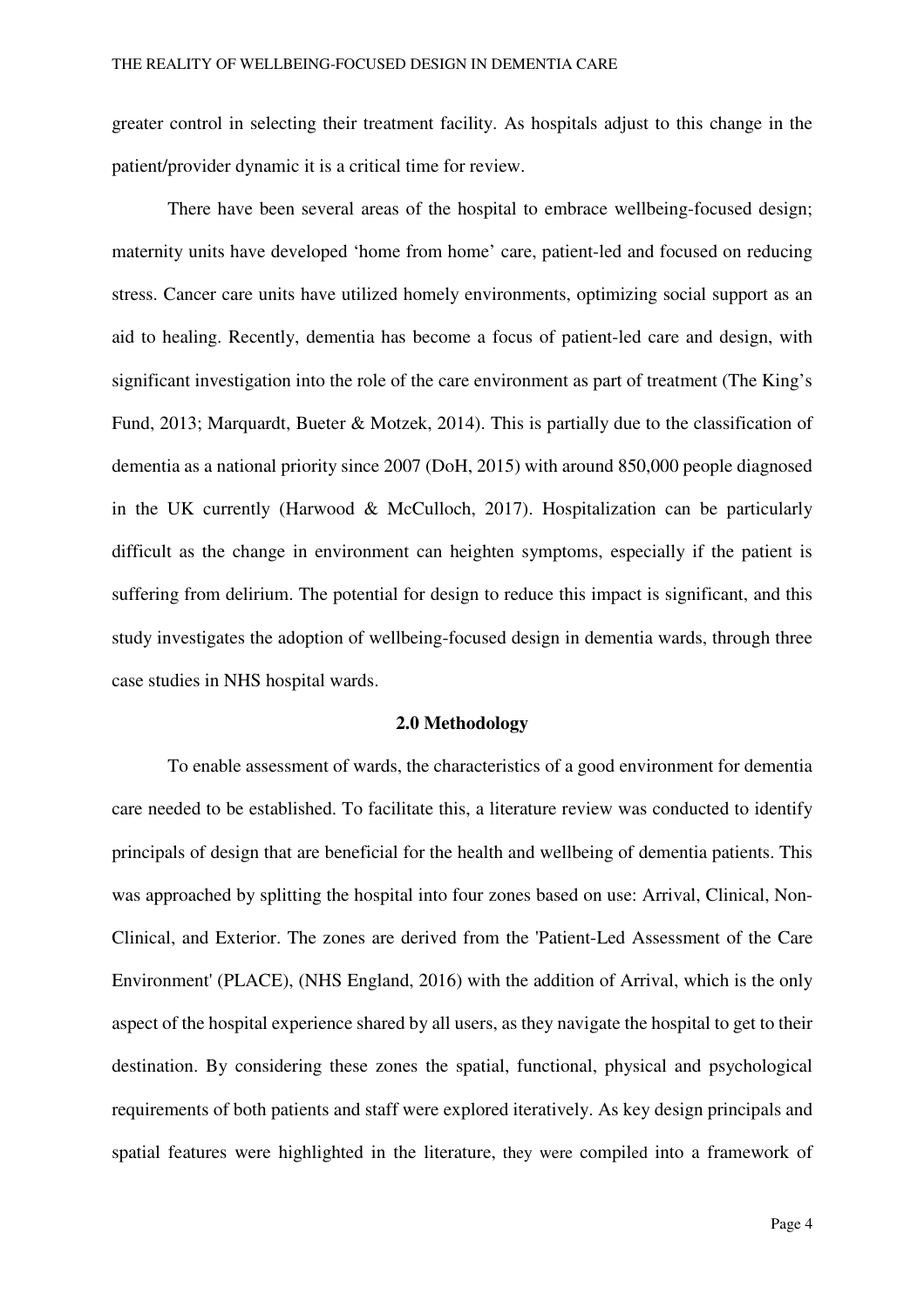criteria which was structured following assessment guidance and observation-categories from existing tools, the 'Design Quality Indicator' (DQI) (Construction Industry Council, 2015) and 'NHS Overall Patient Experience Scores' (NHS England, 2015). These tools provided eight areas for assessment.

Observational visits were carried out to test wards against the framework and conduct interviews. Three wards in NHS hospitals, managed by different trusts but with similar funding structures, were selected and visited in a three-month period (December 2015 - February 2016). The wards were in elderly care units, and provided dementia services with dedicated beds for medium to advanced stage patients. They represented a range of scores in Care Quality Commission (CQC) and NHS Choices Performance Data evaluations. While the wards had been refurbished, none were purpose built, so had to adapt to existing constraints which is common in the UK. Each case study is reflective of its history regarding service provision, staff attitudes, and management strategy. However, they form part of a national framework with the same policy, so the unique challenges of each case were not the focus. Instead, common issues and themes that emerged were identified, which provided a greater understanding of the wider, national situation.

Each visit lasted approximately 2 hours, including observations of patient rooms, staff areas, social spaces, and the wider hospital. This was followed by 15-20 minute semi-structured interviews (refer to List of Interview Questions) with members of clinical staff, including the ward manager, as per Table 1. The interviews helped illustrate medical opinion regarding design for wellbeing in the NHS, and gave opportunity to question the validity of criteria in the framework.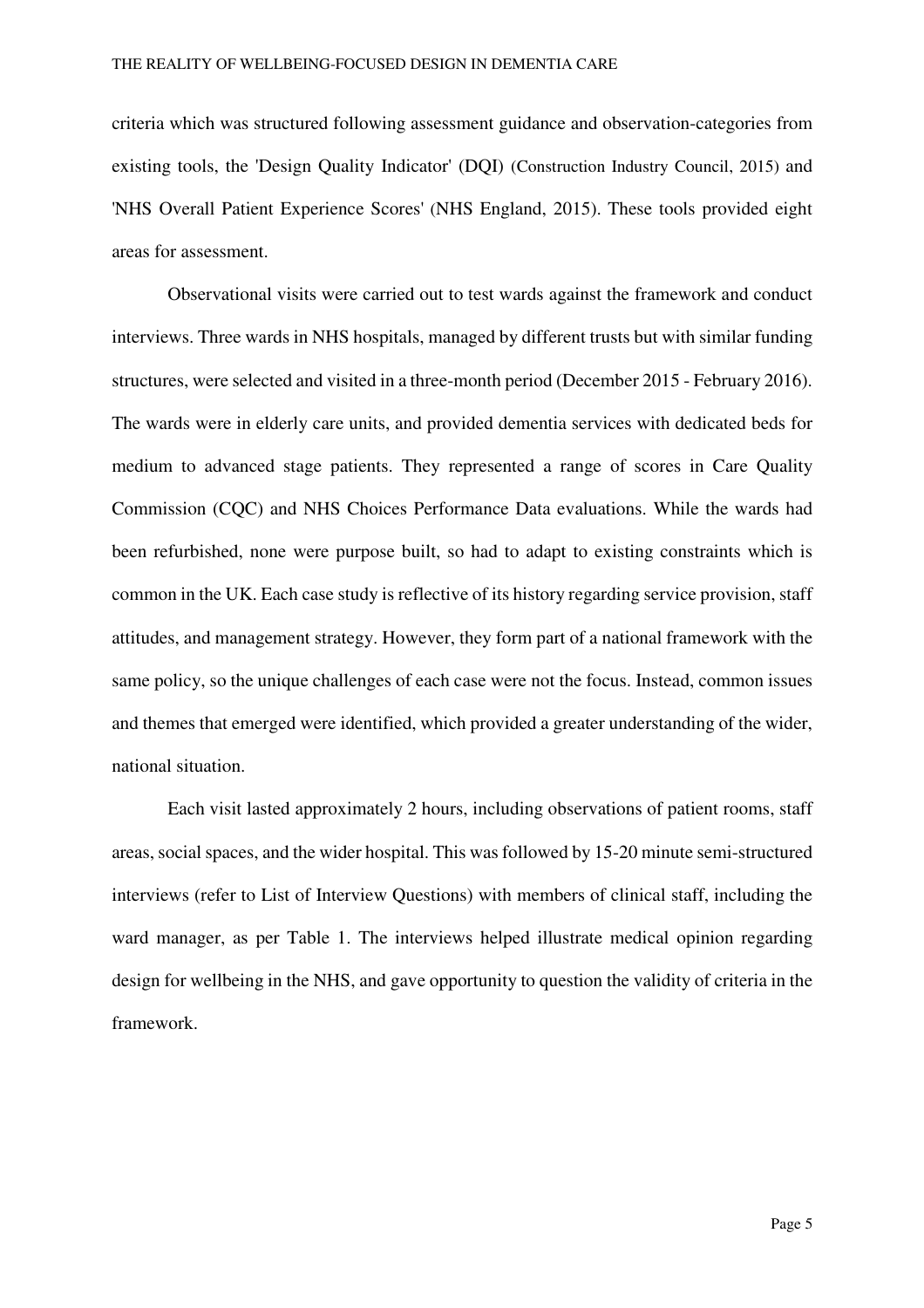| Location   | Title                        | Reference Code   | <b>Interview Type</b>        |
|------------|------------------------------|------------------|------------------------------|
| Hospital 1 | Ward Manager                 | WMH1             | Semi-structured, transcribed |
| Hospital 1 | Senior Dementia Care Nurse   | SNH <sub>1</sub> | Informal                     |
| Hospital 2 | <b>Ward Manager</b>          | WMH <sub>2</sub> | Semi-structured, transcribed |
| Hospital 2 | <b>Clinical Care Advisor</b> | CAH <sub>2</sub> | Semi-structured, transcribed |
| Hospital 2 | Geriatric Specialist Doctor  | GDH <sub>2</sub> | Semi-structured, transcribed |
| Hospital 3 | <b>Ward Manager</b>          | WMH3             | Semi-structured, transcribed |
| Hospital 3 | Estates R&D Officer          | EOH <sub>3</sub> | Informal                     |

#### **Table 1 - List of Interviewees**

Note. The anonymity of the interviewees, as well as that of the hospitals visited, is maintained in line with the information collection protocol.

#### **3.0 Literature Review**

Dementia is caused by brain damage and is a term used to describe symptoms including problems with memory, concentration, language, visuospatial skills, and orientation. It is progressive and can cause behavioral changes and issues such as muscle weakness, weight loss, and loss of sleep (Harwood & McCulloch, 2017). Treatments typically focus on slowing the rate of progression and reducing risk of injury. Design for wellbeing offers opportunity for the built environment to aid medical treatment by introducing patient-group specific elements with the aim of alleviating psychological and physical symptoms. In this context literature was reviewed focusing on design principals that relate to the four zones identified by PLACE.

**Zone 1 - Arrival; access and approach.** A patient's first impression is shaped by their entrance and navigation within the hospital site. If well designed, this can provide reassurance by displaying competence. If unclear, unwelcoming, noisy, or crowded this can cause stress and confusion and patients can feel alienated and dissatisfied (O'Connor et al., 2012). Typically, additions over time to meet short-term needs have resulted in a jarring collection of buildings with little regard for overall planning and aesthetic. This can cause difficulties with navigation, and lead to poor environmental conditions internally, with insufficient daylighting and overheating (Marcus, 2006; Short, Lomas, Giridharan & Fair, 2012). For dementia patients, a successful arrival relates to measures such as non-slip, consistent surfaces, handrails, and rest points, to minimize risk of falls. Use of consistent finishes has two key benefits; it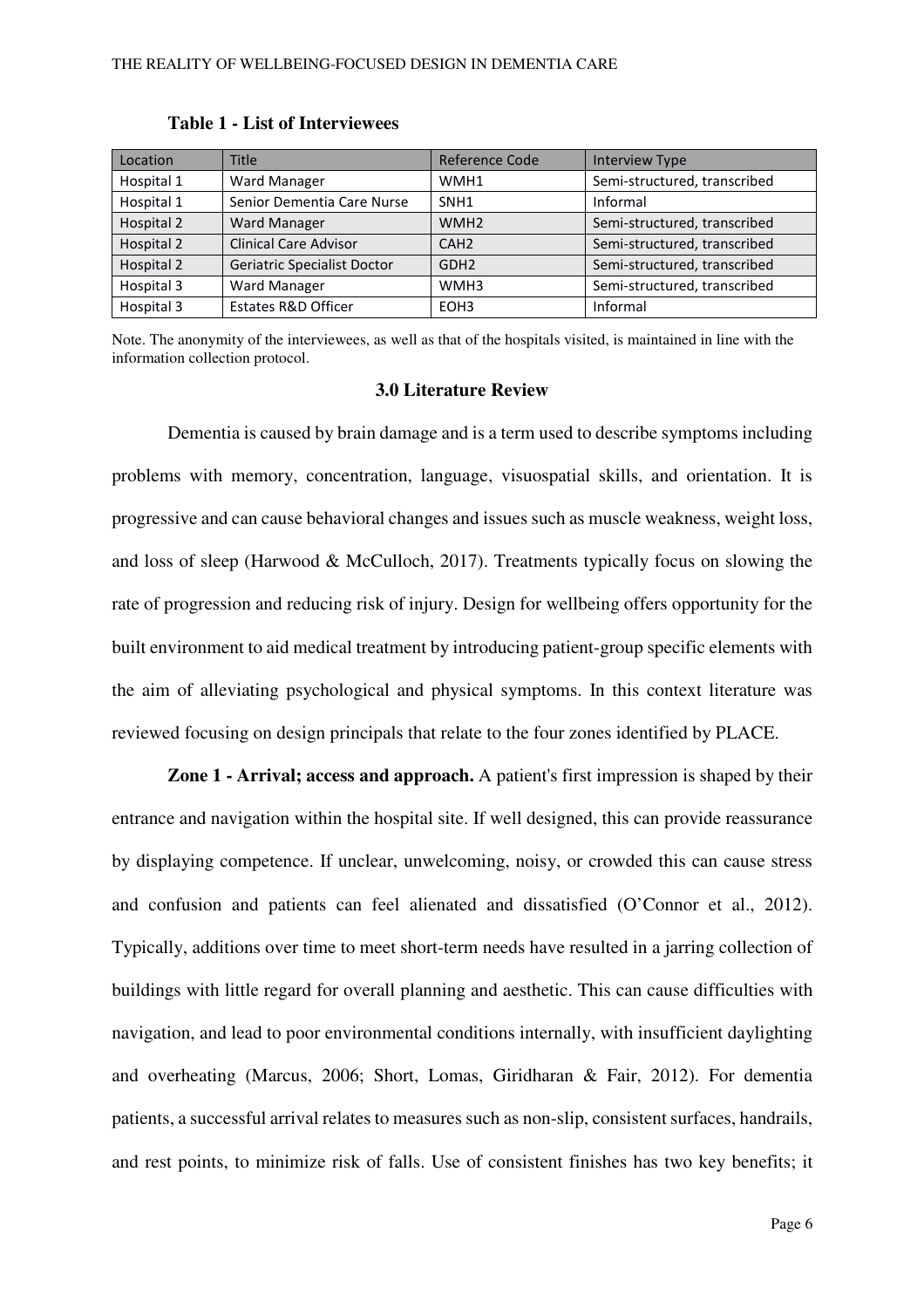eliminates changes in color and reflectance at thresholds, which can be perceived as steps and cause unsteadiness (Buxton, 2015), and increases patient confidence when moving around the hospital as there is a familiarity.

Low-rise, small scale buildings have access to good natural light, and visual and physical connections outside, which is important for orientation and preventing alienation. However, there can be issues if the size of the hospital results in many such buildings with connecting corridors, as this repetitive sprawl becomes counterproductive. Ideally, wayfinding should be intuitive, guided by multi-sensory clues that prevent overuse of signage. Visual clues such as color-coded zoning, and combined text and symbols should be used (Marquardt, Bueter & Motzek, 2014).

Main circulation routes should be subdivided to a human scale, eliminating double loaded corridors and incorporating large windows and break-out spaces. Long corridors often lead to many rooms which can be overwhelming, especially if inaccessible to patients. The building form should make the space instantly readable since the symptoms of dementia, heightened by anxiety, can make it difficult to retain complex directions (Marquardt & Schmieg, 2009). A reception desk should be clearly identifiable, accessible, and free of clutter, and positioned with an overview of the ward for orientation. It must also function as a security point, as it may not be safe for patients to leave the ward unsupervised. However, the guidance warns that "safety features and barriers can lead to frustration and agitation" (Department of Health, 2015, p25). This can impact both a patient's sense of dignity and staff/patient relationships, as staff enforce security. The layout must enable patients to move independently but encourage them not to leave, without being restrictive.

To combat a daunting arrival experience, some architects introduce familiarity by borrowing design concepts from hotels and shopping centers, since these similarly large building typologies are designed to be welcoming, intuitive, and display quality. Some new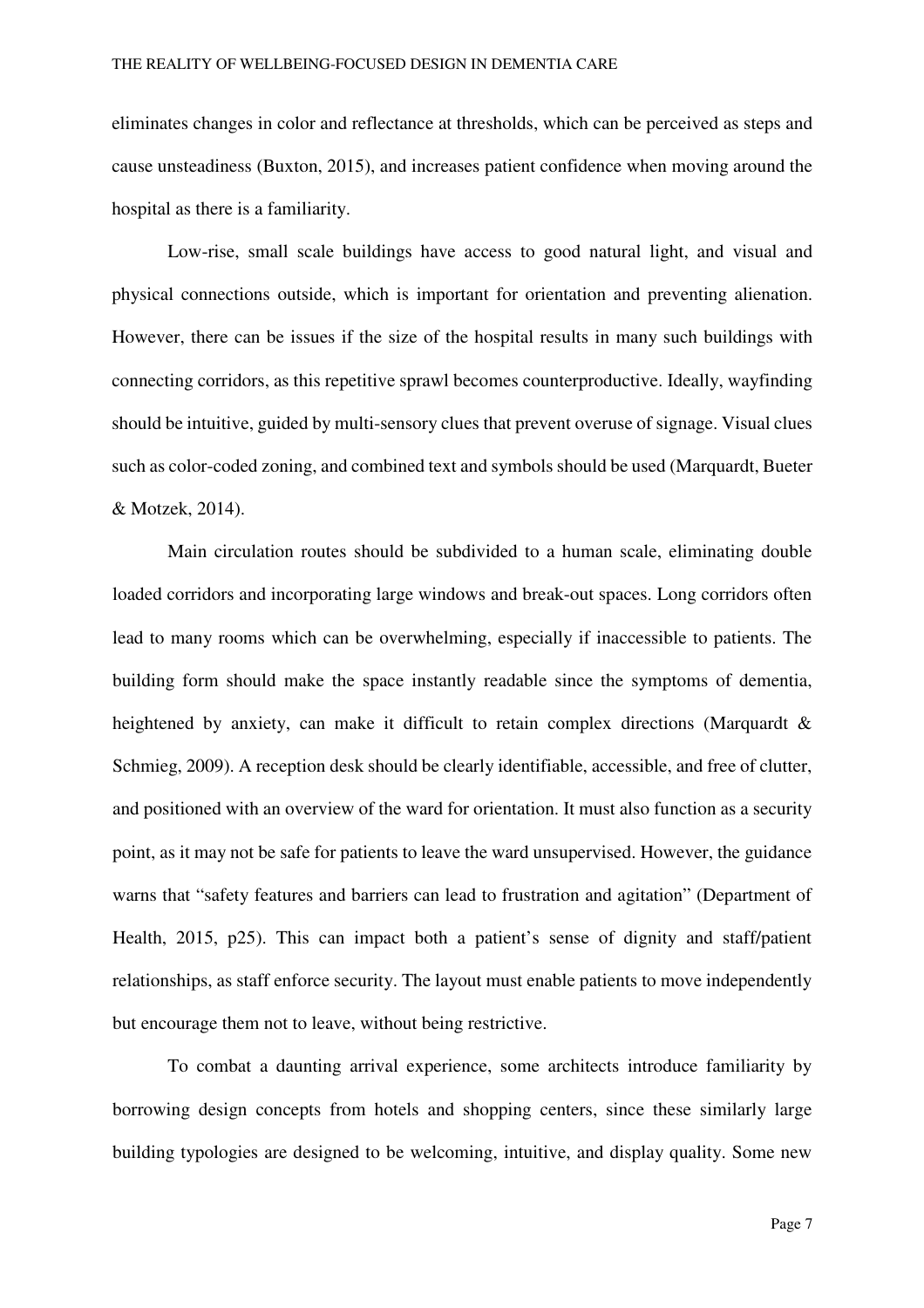healthcare facilities bear little resemblance to traditional hospitals, as clinical functions take place behind the scenes and public areas are free from medical association. However, this can be considered inappropriate as the nature of a hospital means very serious, and often lifechanging events occur, which the hospitality industry does not deal with. There is a risk that by aligning with other building typologies, hospitals will be unequipped for supporting people experiencing strongly emotional or traumatizing events (Malkin, 2006). In addition, for dementia patients there is an expectation of what hospitals look like, and misplaced typologies can prevent recognition or cause confusion, mistrust and heighten unwanted behavioral symptoms (Torrington & Tregenza, 2007).

In summary, an ideal space for arrival will provide reassurance by displaying competence through consistency, familiarity, and quality, and have intuitive, multi-sensory wayfinding with clear zoning, good surfaces, and rest points to prevent falls. Further, external views aid orientation, and entrances should be readable, and able to monitor security with a clear point of contact.

**Zone 2 - Clinical Spaces; treatment and sleeping areas.** Unfamiliar clinical areas arguably give rise to the greatest requirement for psychological care. To counter any negative impact they must consider comfort, privacy and dignity; although efficiency and safety must be optimized. Typically, budgets are derived from minimum standards however, these often fail to recognize individual needs. Wards providing personal environmental control offer not just physical comfort, but also allow the patient a sense of choice. The exclusion of individual controls from 'best-practice' guidance like the Health Building Note (HBN) 08-02, (Department of Health, 2015) means that such measures become an often unaffordable, retrospective addition.

A study conducted in the USA found ward noise levels regularly exceeded the acceptable level of 35db, reaching 45-68db. This is detrimental to sleep, raises blood pressure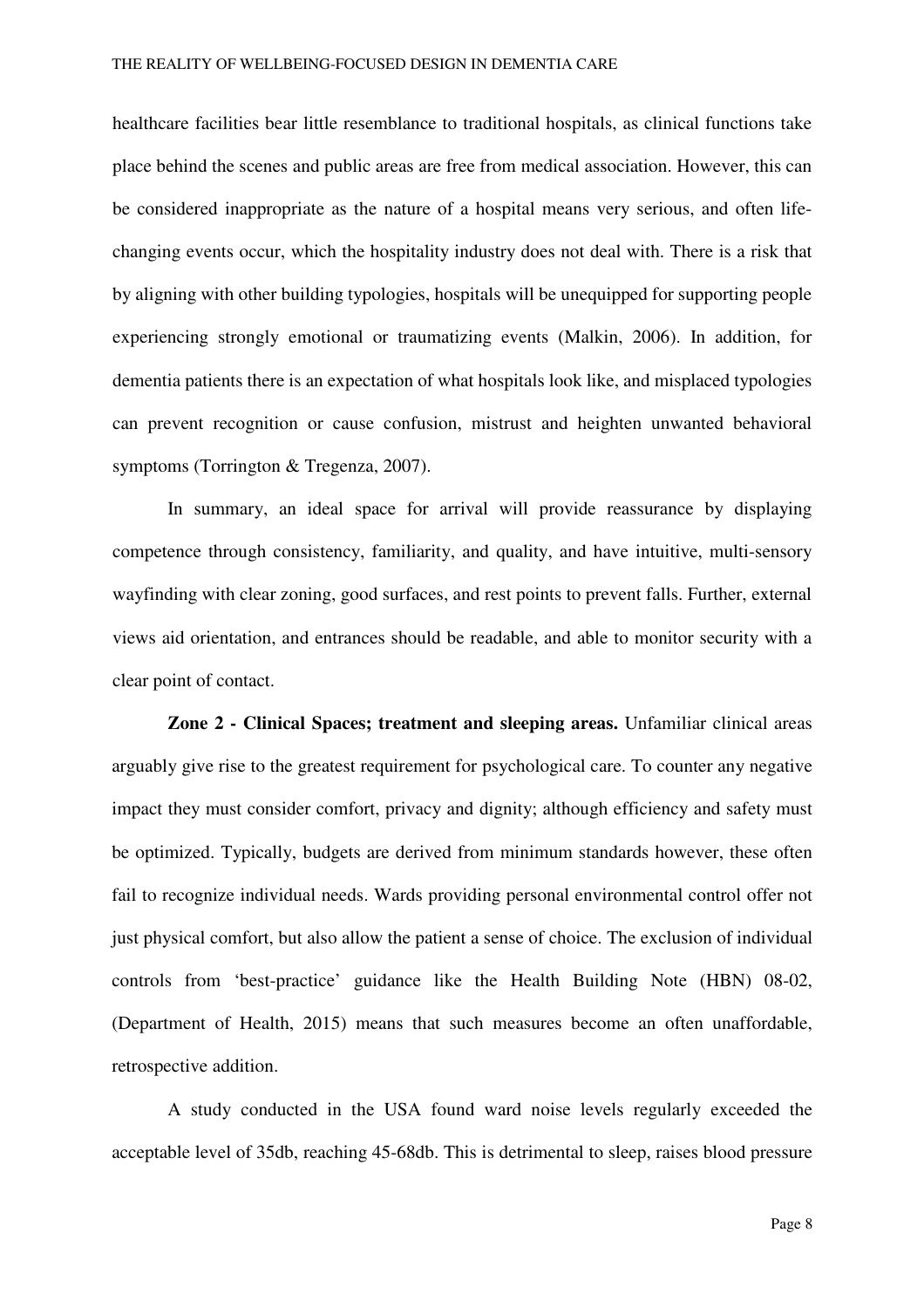and causes stress; slowing recovery (Ulrich et al., 2004). Noise in sleeping areas typically comes from other patients and staff, or medical equipment. The spread of noise generated by people is closely linked to patient privacy, and an optimal acoustic design focuses sound towards the patient around the bed-head, reduces spread to adjacent beds, and dampens background noise (O'Connor et al., 2012). This can be achieved with acoustic baffles, however acoustic materials can be difficult to use due to infection concerns, this relates to the use of soft materials and textured or perforated surfaces as these can all be difficult to clean. Noise from equipment can be reduced by concealing items that do not require regular use, a strategy which can improve behavior (Marquardt, Bueter & Motzek, 2014) and has the additional benefit of decreasing clutter and reducing a clinical aesthetic. Concealing equipment also helps shift the focus away from technology, which can dominate, and encourages more interaction with patients (O'Connor et al., 2012).

Lighting is also important, sunlight has been shown to reduce the need for pain medication, whereas a lack of natural light can cause patients to become withdrawn and increase the chance of depression - a risk patients are already exposed to due to increased stress and potential sleep deprivation. (Beauchemin & Hays, 1996). Exposure to high levels of natural or artificial light is crucial for regulating circadian rhythms, and has been shown to improve behavioral symptoms, reducing agitation and aggression, as well as cognitive improvements, such as increased verbal competence and functional performance (Marquardt et al., 2014). Care needs to be taken to minimize direct and reflected glare which can cause discomfort and lead to falls if perception of space is affected (Torrington & Tregenza, 2007), and the potential increase in patient activity must be met with measures to reduce risk of falls. Designers should consider artificial lighting from the bed position to avoid glare from fixtures, and general lighting should be accompanied by adjustable task lighting for the patient, and to ensure adequate light for staff to reduce inaccuracies. Motion sensors and lux monitors can help to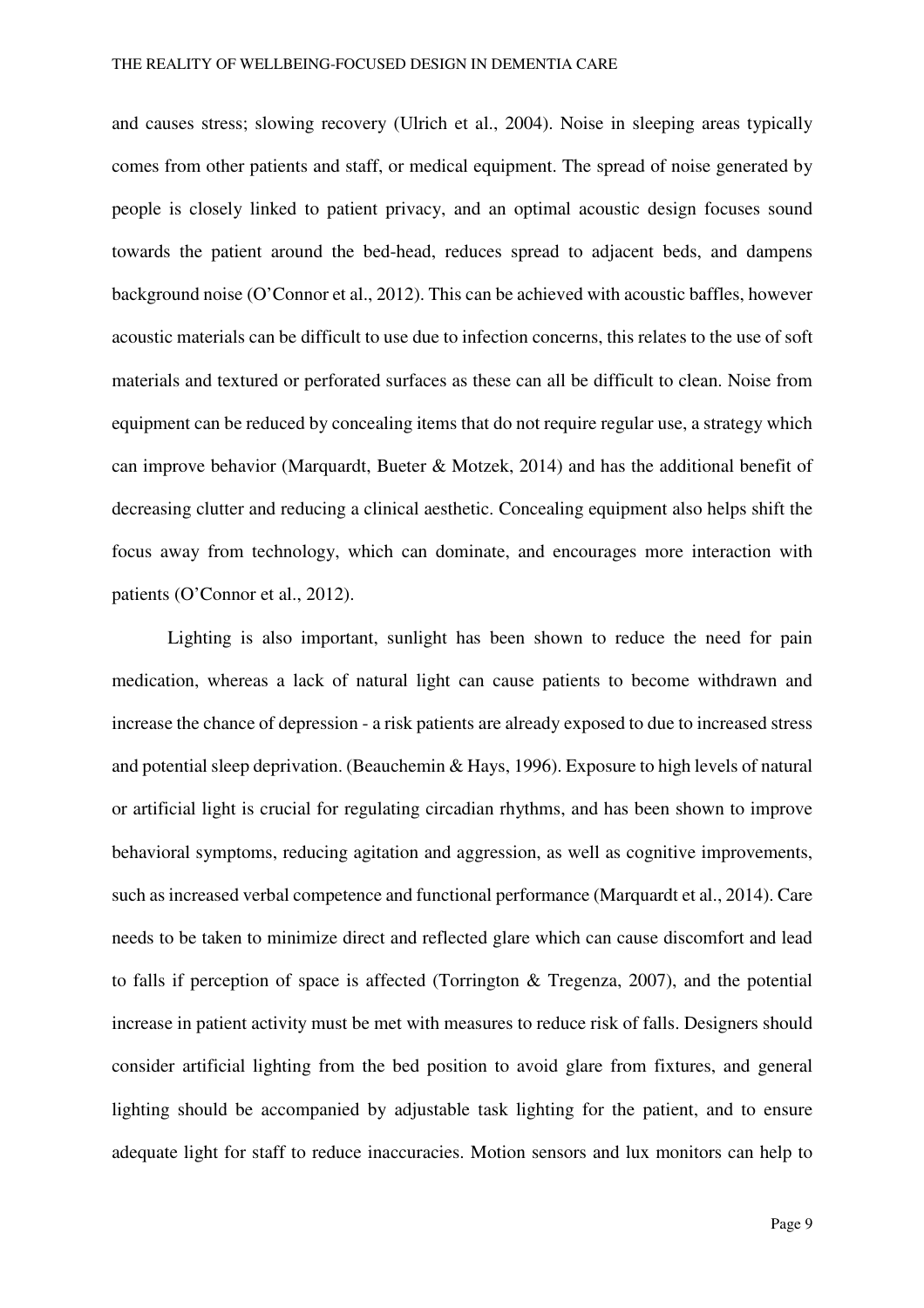ensure good lighting levels are maintained throughout the day, although light must equally be minimized at night, to avoid sleep disturbance.

A demand for privacy has resulted in widespread adoption of single occupancy rooms, which have been trailed in the NHS. Single rooms can reduce exposure to infection, and eliminate patient movement between wards, since all rooms offer the same services. Other benefits include less noise and disruption, increased individual control and reduced stress (O'Connor et al., 2012). However, social interaction is greatly reduced which can impact the immune system and result in higher rates of depression or violent behavior (Isaksson, Astrom, Sandman & Karlsson, 2009). For dementia patients, it is important to maintain verbal communication as an indicator of the disease, therefore shared-occupancy rooms are appropriate, although to retain some of the advantages of single rooms, low-occupancy, singlesex rooms are preferable. Limiting the compartmentalization of a ward also offers environmental benefits, as cross ventilation opportunities are utilized as an effective measure to reduce overheating (Giridharan, Lomas, Short & Fair, 2013).

An optimal clinical area must therefore be adaptable to preferences in terms of light, sound, and visual exposure. The space should promote patient choice, and allow privacy and social opportunity. Ventilation, lighting, and acoustics are all critically important and must be optimized for care outcomes, not just to meet a comfort factor.

**Zone 3 - Non-clinical Spaces; social, relaxation, and visitor facilities.** Social spaces have considerable potential to reduce stress and improve outcomes. Space away from the bed provides distinction between public and (semi)private, allowing social activity to occur in a setting with familiar behavioral rules. However, efficiency of space and cost, alongside the historic separation of mental health services and hospitals have meant provision is often lacking.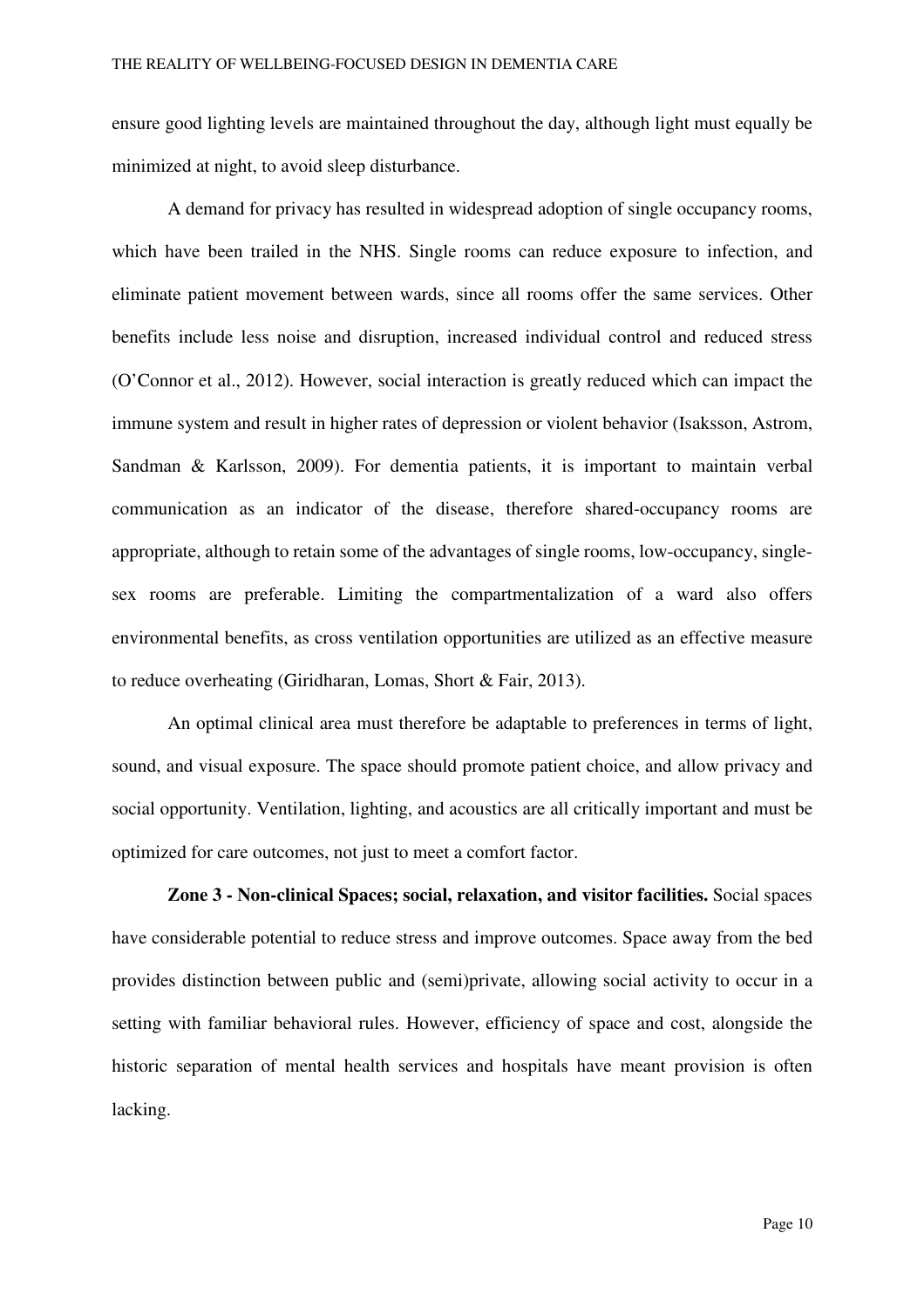Non-clinical areas should be open, homely, and welcoming, for spaces which can be used transiently. This is best achieved with informal areas that have distinct functions since multi-use spaces present problems with recognition, and may not evoke the intended response (Torrington & Tregenza, 2007). Spaces should be available to visitors, with opportunity for privacy and socialization. For example, Maggie's Centers have a large, central kitchen/dining area which is highly social and familiar, allowing users to carry out simple tasks, such as making a cup of tea. The familiarity of everyday rituals allows patients to observe or engage comfortably (Jencks, 2010). This idea can be taken further, with the provision of a wide variety of spaces in response to the broad range of emotional situations that arise in a hospital. This could include spaces to sit in a peaceful, private and supportive environment, or talk quietly in gardens, balconies, or reading rooms. More social areas such as parks or exhibition spaces could encourage interaction, or even help prepare patients for leaving hospital (Swaan, 2006). By giving occupants a selection of such non-clinical spaces, they can use them as desired, depending on their needs.

Within patient areas the ability to personalize space has benefits for aiding recognition and reducing anxiety (Marquardt et al., 2014). Personalization can give patients a sense of ownership, which increases their likelihood of manipulating the environment to suit them, such as turning on the lights (Torrington & Tregenza, 2007). Personal items, reminiscence photos, artwork (Eekelaar, Camic, & Springham, 2012), and music (Anderiesen, Scherder, Goossens & Sonneveld, 2014) can stimulate patients, trigger memories and enable social interaction, which can help establish better bonds between staff and patients. Combined with tactile and olfactory stimuli, this can help reduce agitation and improve care outcomes. However, an overarching design intent needs to unify elements to avoid overstimulation, which can have the reverse effects (Marquardt et al., 2014).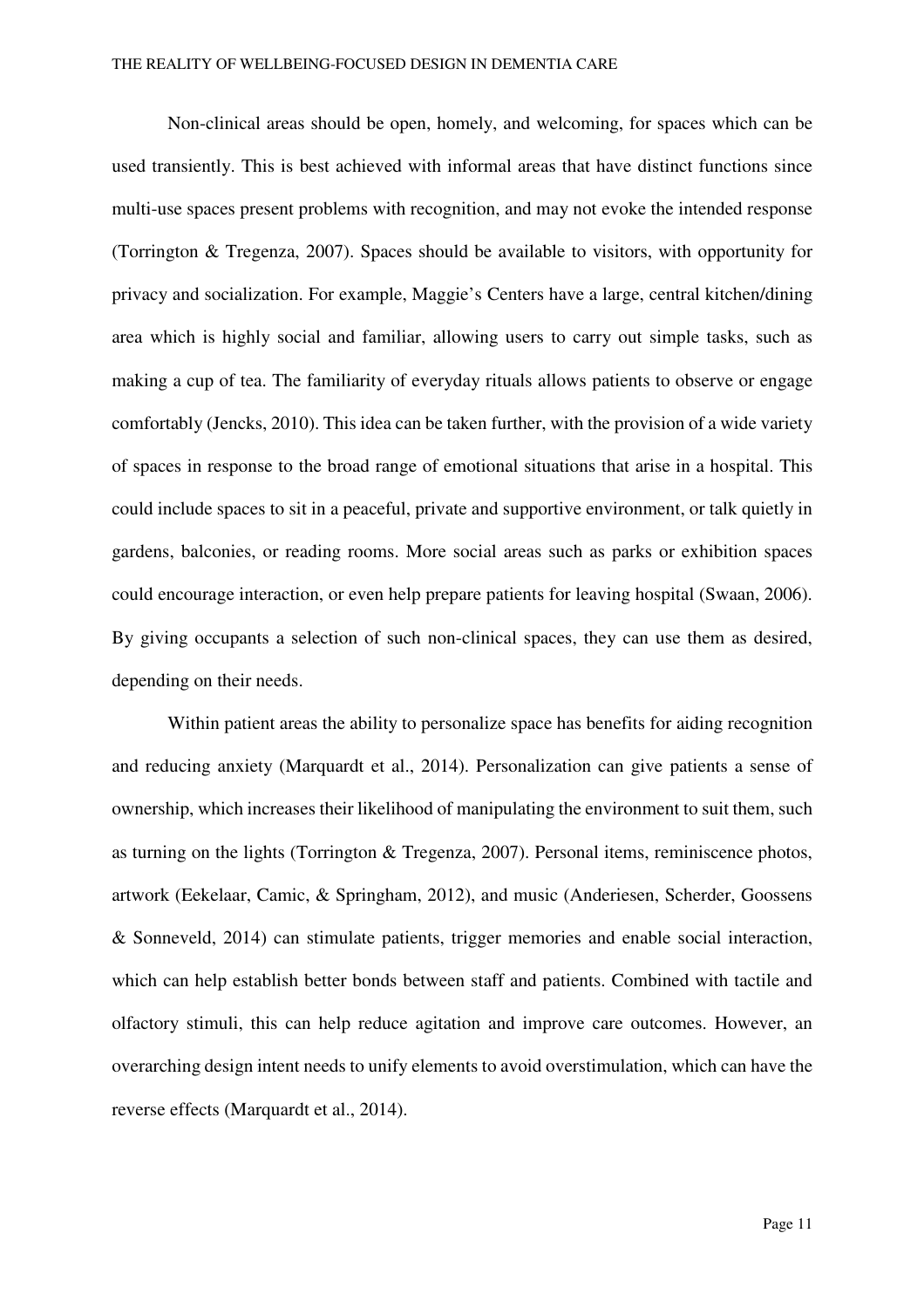Corridors have a hybrid clinical/non-clinical function. Clinically they need to be clear and accessible, but they also provide space for exercise, interaction, and access to staff. They should be safe and promote independence with handrails and elimination of trip hazards. Seating areas are important for patient mobility and independence, but can be problematic as they can block access or encourage people to gather. This means corridors must be considered at an early design stage, to provide seating accommodation that does not impede ward access. They should also be planned to provide several nurses' stations, to distribute staff and equipment. This increases visibility and reduces walking distances (Ulrich, 2006), which equates to more time with patients and less tired staff, and in turn helps to reduce clinical errors.

To summarize, dedicated non-clinical space is important for patient quality of life and should include multiple areas for social and independent activities, which engage patients' senses and consider emotional needs. These must be easy to access, welcoming, and integral to the ward.

**Zone 4 - External Areas; Gardens, views, and access to the exterior.** A study of patients with natural or unnatural views found that those with a view of trees had a faster recovery time by several days with an increased ability to deal with pain (Ulrich, 1984). It was found that views of scenes trigger routes along the brain where endorphin releasing nodes are highly concentrated, this increases when there are greater variances in light, movement, and color, so natural scenes trigger a significant boost (Sternberg, 2009). Hospital gardens offer several other health benefits, including exposure to sunlight which activates skin cells to produce vitamin D, and normalizes circadian rhythms, as discussed in relation to interior lighting, which regulates sleep hunger cycles and reduces risk of depression or loss of cognitive ability (White, Ancoli-Israel & Wilson, 2013).

A well-designed garden can instill a sense of control by providing choice of route, opportunity for exercise, or space for privacy. Gardens provide positive visual distraction and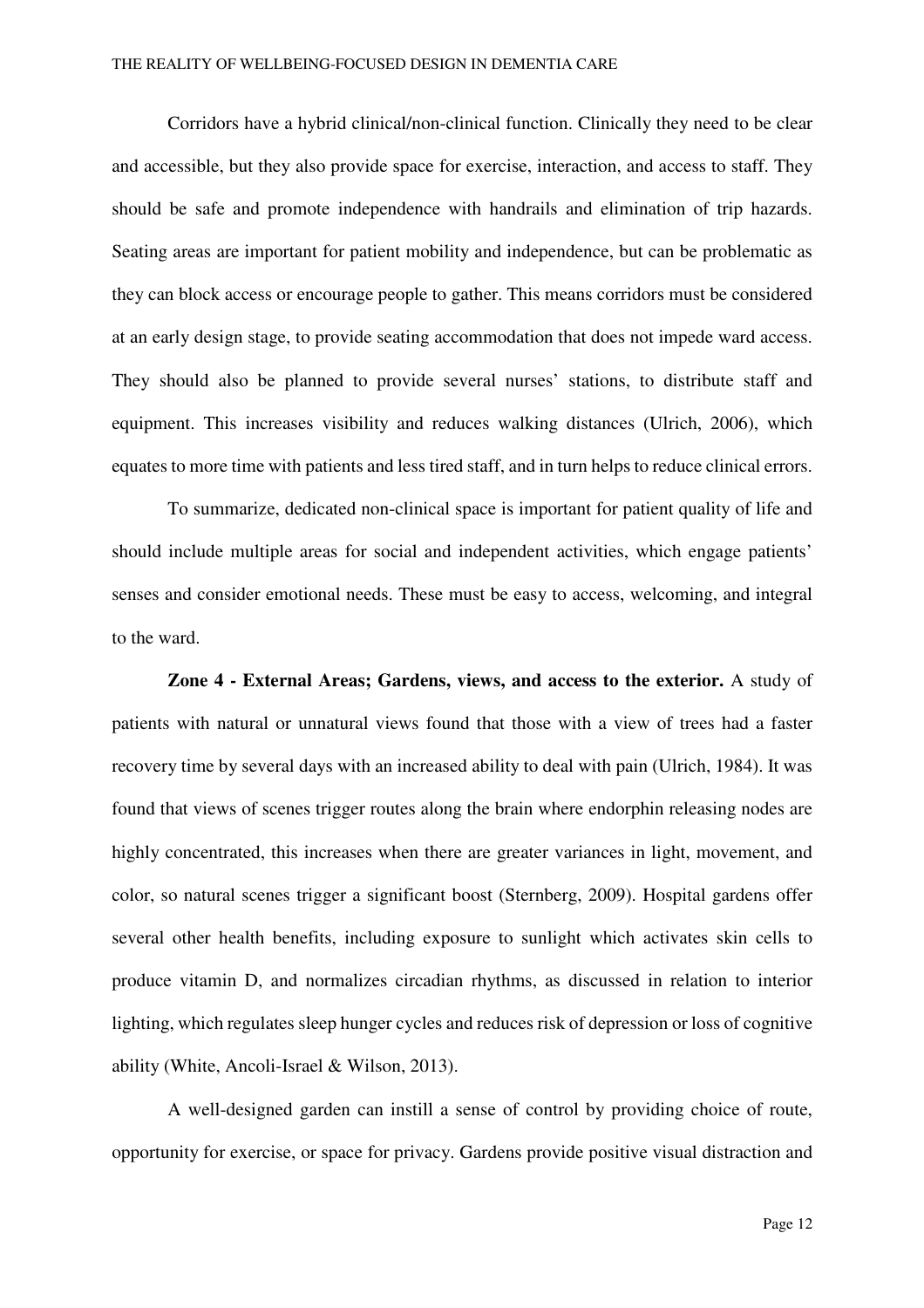offer opportunity for all the senses to be engaged through texture, artwork, water features, and scented planting. Daily and seasonal changes offer a contrast to the constant of the interior, and a study found 95% of respondents (staff, patients and visitors) felt an improvement in mood after time in a garden (Marcus, 2006). Despite this, there is a lack of guidance concerning external spaces in hospitals, for example, there is no HBN, suggesting that either gardens are not commonplace in UK hospitals, or are not regarded at the same level as the interior. This could be due a shortage of space, budget constraints, a view of gardens as a luxury, or the UK weather.

Measures can usually be taken to incorporate nature internally with green roofs, or internal planting. Benefits can also be achieved through use of imagery, as nature based artwork can significantly reduce stress, with similar psychological effects as visiting a garden (Ulrich, 2006). Organic forms and natural materials can evoke a feel of the outdoors, while new technologies can replicate sunlight or create a more dynamic experience for those unable to access the outside. However finishes should always be selected with consideration for cultural and symbolic references. Age appropriateness must be considered also, as interventions with an extensive use of technology may be unfamiliar to a patient and could alienate them, outweighing other advantages.

An ideal hospital for wellbeing will therefore have good provision of outdoor space, which should engage all the senses with interest points for visual stimulation, and routes to promote movement. Elements should be replicated internally to benefit those who cannot access gardens.

Considering the above discussed key design principals from the four zones, the key characteristics and features of spaces that are beneficial to dementia patients and their treatment within the hospital environment were proposed in an assessment framework, as shown in Table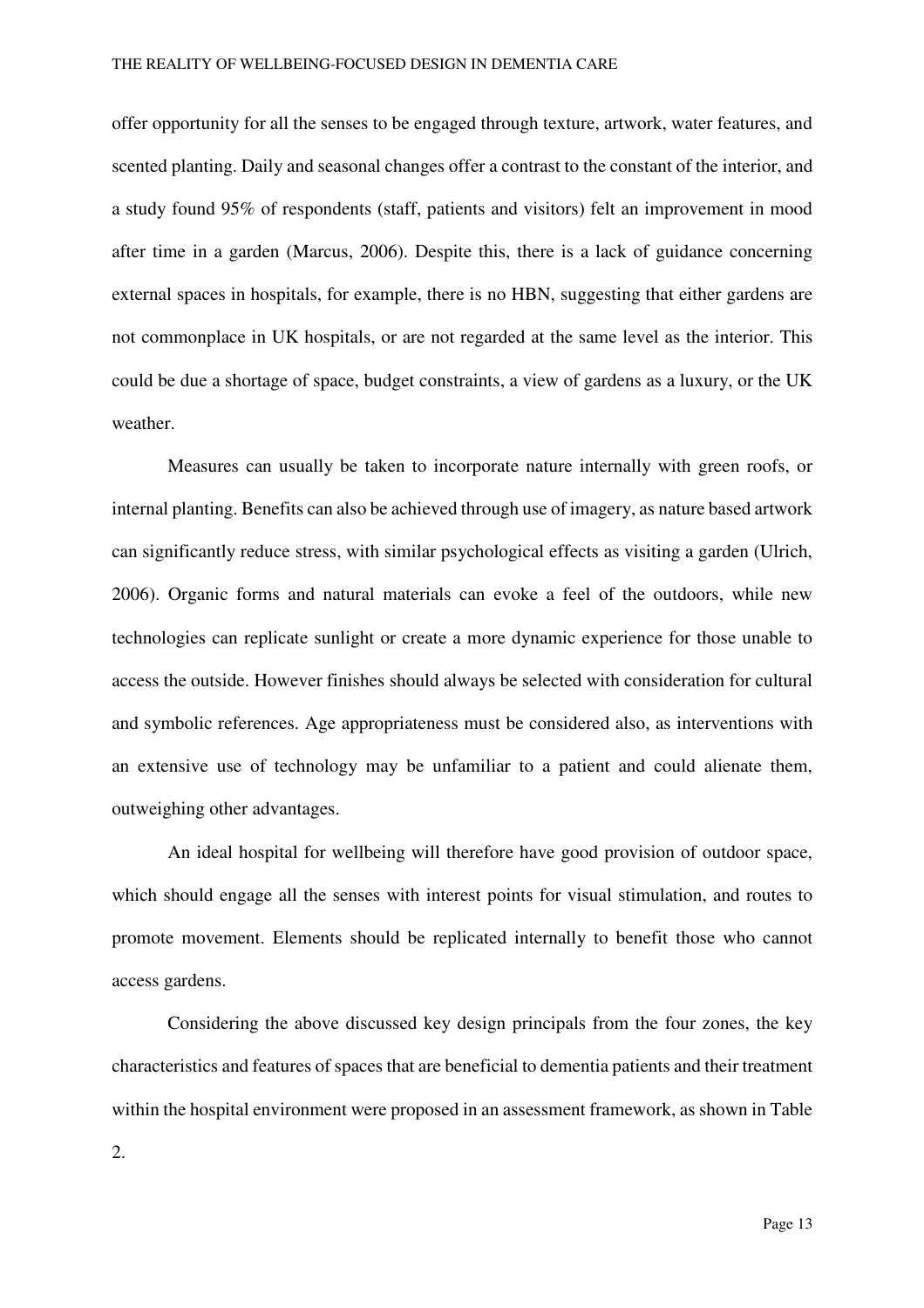|                 |  |  | Table 2 - Framework of criteria for wellbeing-focused design for dementia |  |  |
|-----------------|--|--|---------------------------------------------------------------------------|--|--|
| <i>patients</i> |  |  |                                                                           |  |  |

| 1 - Access                                                      | $2 - Use$                                                                                               | 3 - Space                                                                                     | 4 - Performance   5 - Character                                         | and<br>Innovation <sup>+</sup>                                                | $6 - Form$ and<br><b>Materials</b>                          | 7 - Internal<br>Environment                                    | 8 - Urban and<br>Social<br>Integration                                                       |
|-----------------------------------------------------------------|---------------------------------------------------------------------------------------------------------|-----------------------------------------------------------------------------------------------|-------------------------------------------------------------------------|-------------------------------------------------------------------------------|-------------------------------------------------------------|----------------------------------------------------------------|----------------------------------------------------------------------------------------------|
| Easy to access<br>with minimal<br>or no<br>assistance *         | Clear point of<br>contact and<br>work areas to<br>disperse staff *                                      | Quickly<br>readable and<br>understandable<br>space *                                          | Design features<br>that limit stress<br>and anxiety*                    | Display<br>competence<br>through high-<br>quality finish                      | Well<br>planned and<br>intuitive<br>circulation<br>routes * | Individually<br>controllable<br>local<br>environment<br>$\ast$ | Good provision<br>of usable<br>outdoor space *                                               |
| Ability to<br>monitor entry<br>and exit for<br>security         | Provide space<br>to facilitate<br>both social and<br>independent<br>activities *                        | Not<br>overwhelming<br>in scale                                                               | Optimised<br>building design<br>for passive<br>health and<br>healing *  | Conducive to<br>privacy and<br>social<br>interactions<br>as desired           | Suitable<br>surfaces to<br>assist access<br>and mobility    | Maximised<br>use of natural<br>light and<br>sunlight           | Provide<br>connections to<br>nature (real and<br>imagery)                                    |
| Provision of<br>rest points to<br>assist mobility<br>and access | Appropriate<br>design for the<br>building/ward<br>function, with<br>visual cues to<br>identify its use. | Visual interest<br>and positive<br>distractions.<br>Ideally engaging<br>of all the<br>senses. | Enable easy<br>patient<br>monitoring for<br>observation<br>and security | Provide<br>reassurance<br>and a<br>welcoming<br>aesthetic                     | High quality<br>materials to<br>reflect level<br>of care    | Provision of<br>acoustic<br>privacy                            | <b>External views</b><br>and access for<br>orientation and<br>connection to<br>outside world |
|                                                                 | Unified design<br>and equal<br>consideration<br>for all zones                                           | Clear zoning to<br>demonstrate<br>different<br>functions                                      | Promote<br>movement and<br>exercise for any<br>ability                  | Promote<br>sense of<br>dignity and<br>scope to<br>personalise<br>patient area |                                                             |                                                                | Positive<br>addition to local<br>area with<br>appropriate<br>scale                           |

Note. Criteria marked with asterisk  $(*)$  = character noted as particularly significant, i.e having the greatest impact in the creation of an ideal ward environment for wellbeing.

Column 5 – Character and Innovation, is highly connected to personal perception and whilst a judgement can be made as to whether a ward is well kept and pleasant, the full impact of the character of the ward will vary patient to patient.

#### **4.0 Overview of Case Study Wards**

Three NHS wards, that had undergone refurbishment with wellbeing-focused design

principals, were analyzed against the framework (Table 2). Tables 3 and 4 illustrate hospital

and ward profiles.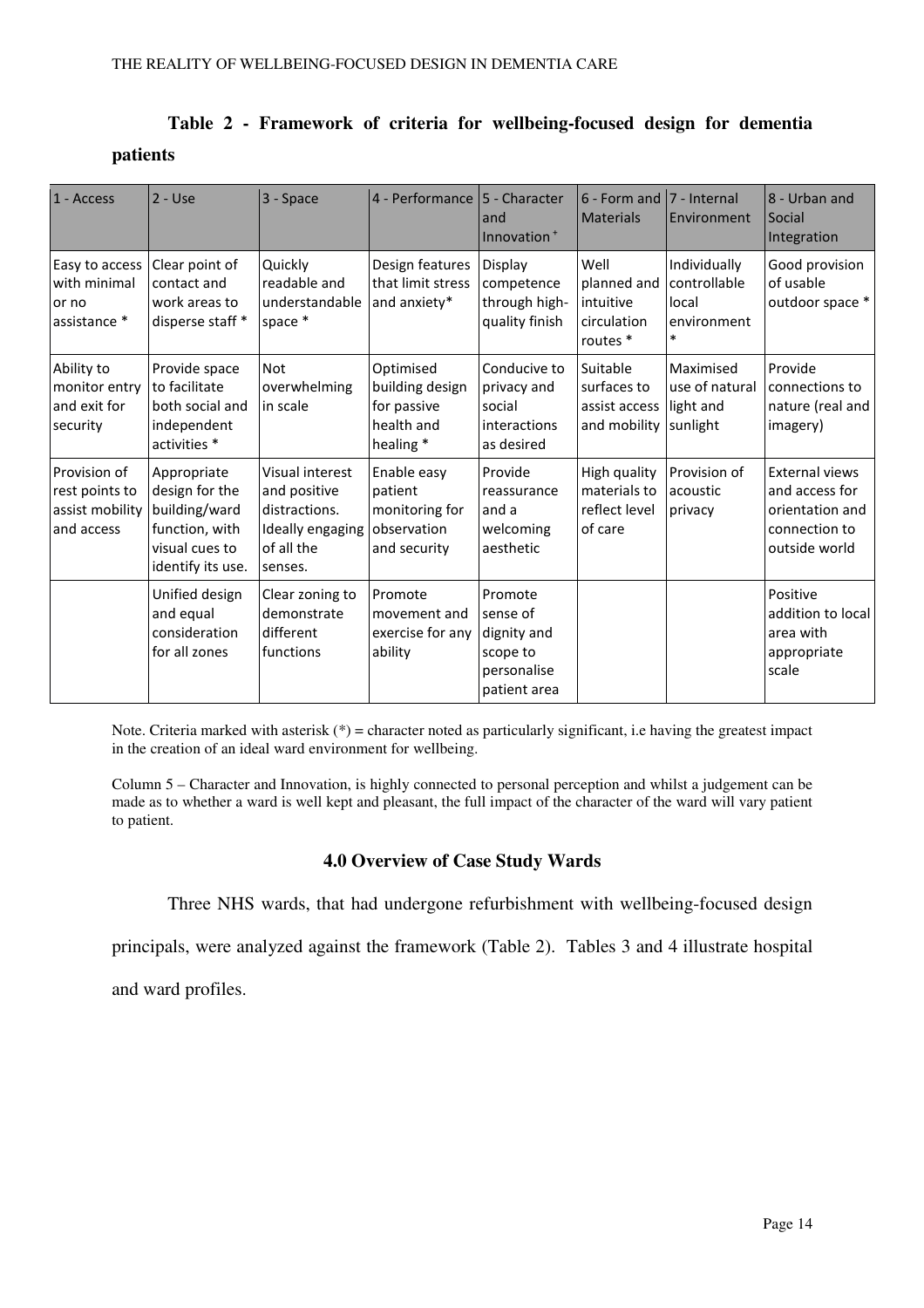| Descriptions                                      | <b>Hospital Number</b> |                             |                          |  |  |  |
|---------------------------------------------------|------------------------|-----------------------------|--------------------------|--|--|--|
|                                                   | $\mathbf{1}$           | $\overline{2}$              | 3                        |  |  |  |
| Founded                                           | 1897                   | 1902                        | 1979                     |  |  |  |
| Size                                              | 400                    | 600                         | 500                      |  |  |  |
| (approx. Bed                                      |                        |                             |                          |  |  |  |
| number)                                           |                        |                             |                          |  |  |  |
| <b>Population Served</b>                          | 270,000                | $\overline{\phantom{a}}$    | 320,000                  |  |  |  |
| 2 (assessment year 2015)<br><b>CQC Assessment</b> |                        | 1 (assessment year 2015)    | 3 (assessment year 2014) |  |  |  |
| Band*                                             |                        |                             |                          |  |  |  |
| <b>Visitor Satisfaction</b>                       | 80%                    | 84%                         | 95%                      |  |  |  |
| <b>Staff Satisfaction</b>                         | 75%                    | 68%                         | 87%                      |  |  |  |
| (Care Provision)                                  |                        |                             |                          |  |  |  |
| <b>Staff Satisfaction</b>                         | 63%                    | 49%                         | 73%                      |  |  |  |
| (Place of Work)                                   |                        |                             |                          |  |  |  |
| <b>Hospital Type</b>                              | <b>NHS Trust</b>       | <b>NHS Foundation Trust</b> | <b>NHS Foundation</b>    |  |  |  |
|                                                   |                        |                             | Trust/Private            |  |  |  |

#### **Table 3 - Profiles of visited hospitals**

Note. \* The CQC scores are generated from a detailed assessment of all wards in the hospital and consider many factors including management, care-giving and administration. Scores are; 1(inadequate), 2(Requires Improvement), 3 (Good) and 4(outstanding).

#### **Table 4 - Profiles of visited wards**

| Description              | <b>Hospital Number</b>          |                            |                          |  |  |
|--------------------------|---------------------------------|----------------------------|--------------------------|--|--|
|                          | $\mathbf{1}$                    | $\mathcal{P}$              | $\overline{3}$           |  |  |
| Date Visited             | 18/12/2015                      | 01/03/2016                 | 10/03/2016               |  |  |
| Staff Interviewed        | Ward Sister/Senior              | Ward Manager/Clinical      | Ward Manager/Estates     |  |  |
|                          | Dementia Care Nurse             | Care Advisor/Elderly       | <b>R&amp;D Officer</b>   |  |  |
|                          |                                 | Care Doctor                |                          |  |  |
| Number of Beds           | 20                              | 24                         | 24                       |  |  |
| Dementia Specialist      | 20                              | 8                          | 10                       |  |  |
| <b>Beds</b>              |                                 |                            |                          |  |  |
| <b>Building Age</b>      | 50+ Years                       | 30+ Years                  | 30+ Years                |  |  |
| Most recent              | 2013 (2 Wards)                  | 2014                       | Ongoing (incremental)    |  |  |
| refurbishment            |                                 |                            |                          |  |  |
| Refurbishment Cost       | £500,000 (2 Wards)              | Unknown                    | £200 - £500 regularly    |  |  |
| <b>Funding Source</b>    | Government/National             | Charitable                 | Charitable               |  |  |
|                          | Funding                         |                            |                          |  |  |
| <b>Brief Description</b> | A female elderly care ward,     | The elderly care ward      | The elderly care ward    |  |  |
|                          | specially<br>designed<br>for    | contains a sub-unit for    | contains two dementia    |  |  |
|                          | dementia<br>with<br>guidance    | dementia, typically used   | bed bays. Several small  |  |  |
|                          | from the Kings Fund. The        | advanced<br>by<br>stage    | projects<br>have<br>been |  |  |
|                          | ward has 5 bed bays, several    | patients.<br>It has<br>two | undertaken to improve    |  |  |
|                          | staff areas and social areas in | specialist<br>bays and a   | wellbeing<br>through     |  |  |
|                          | former side-rooms.              | lounge.                    | design.                  |  |  |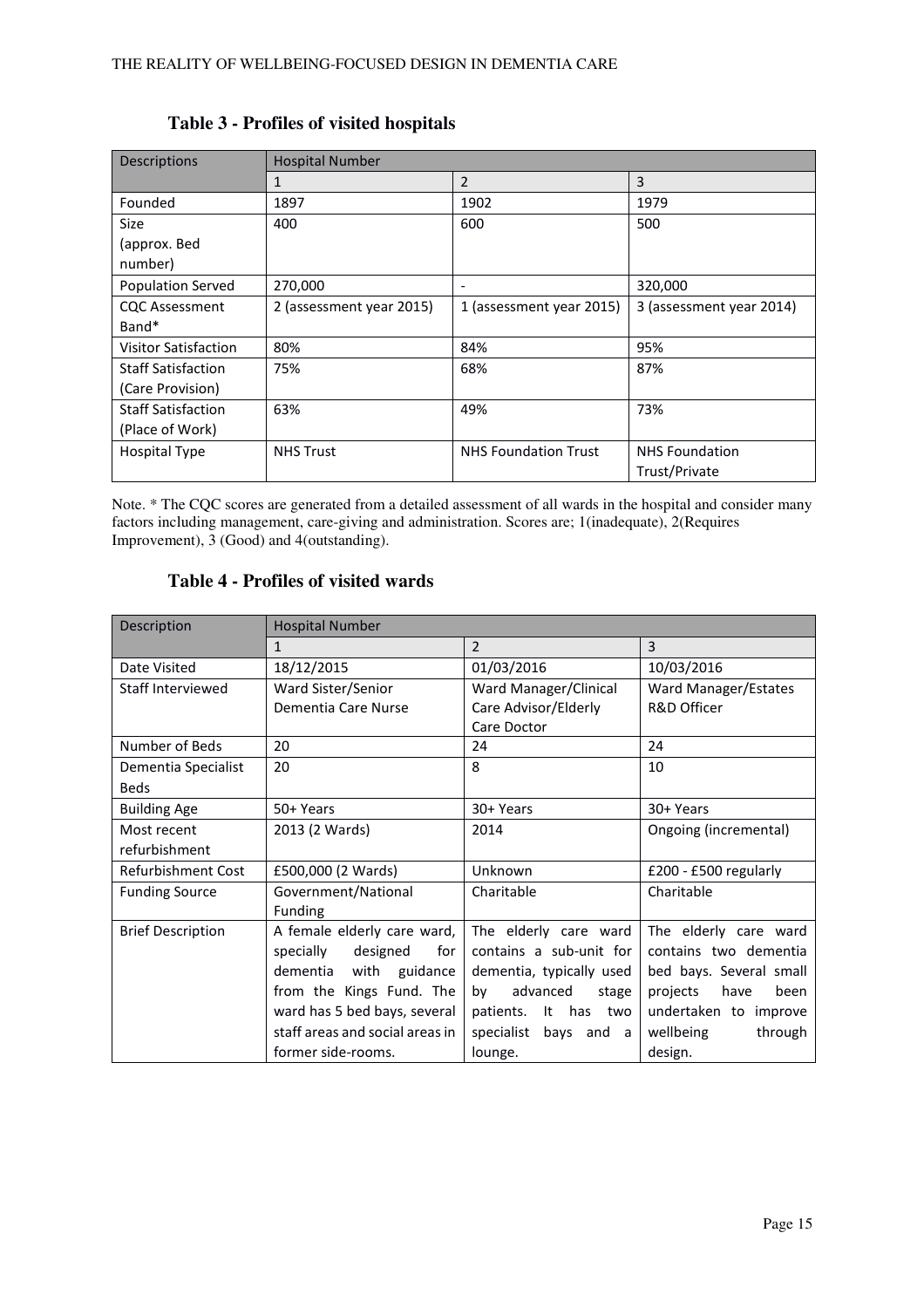Hospital 1 had an extensive refurbishment following formal procedures with hospital leadership and external design team. Work included replanning of bed-bays, conversion of side room to lounge, and new staff bases, reception, fixtures (doors, ironmongery, plumbing, seating) lighting, ventilation, bedhead trunking, and finishes throughout. The ward manager, WMH1, reflected positively saying, "It certainly has improved people's health, we had 130 serious falls in the year before we started the work and in the year since we finished it's been around 60. We have found that our patients can be more independent now and that makes them happier and more engaged." Table 5 shows patient incident rates before and after the project.

| <b>Incident Type</b>   | Reported Number of Incidents in 4 month Period (1 <sup>st</sup> Jan-30 <sup>th</sup> April) |                         |                      |            |  |  |  |
|------------------------|---------------------------------------------------------------------------------------------|-------------------------|----------------------|------------|--|--|--|
|                        | 2013                                                                                        | 2014                    | 2015                 | Overall    |  |  |  |
|                        | (Pre-                                                                                       | (Immediately following) | (Post-Refurbishment) | Percentage |  |  |  |
|                        | Refurbishment)                                                                              | refurbishment)          |                      | Change     |  |  |  |
| Incidents resulting in | 60                                                                                          | 31                      | 26                   | $-57%$     |  |  |  |
| no harm                |                                                                                             |                         |                      |            |  |  |  |
| Incidents resulting in | 24                                                                                          | 25                      | 16                   | $-33%$     |  |  |  |
| low harm               |                                                                                             |                         |                      |            |  |  |  |
| Moderate incidents     | 9                                                                                           | 2                       | 2                    | $-78%$     |  |  |  |
| Severe incidents       | 3                                                                                           | 2                       | 2                    | $-33%$     |  |  |  |
|                        |                                                                                             |                         |                      |            |  |  |  |
| Total number of        | 96                                                                                          | 61                      | 46                   | $-52%$     |  |  |  |
| incidents              |                                                                                             |                         |                      |            |  |  |  |

**Table 5 - Incident report following ward refurbishment, hospital 1** 

The results have been measured and provided by the ward staff.

Hospital 2 was charitably funded with a smaller refurbishment, but underwent similar administrative procedures to Hospital 1. Work included some upgrades of fixtures and finishes, and a conversion of side room to lounge. The ward manager, WMH2, described work as having lost its ambition along the way, and partially attributed this to bureaucracy. She did not view the result as a meaningful improvement saying, "I don't see that the environment has much impact on the patient's wellbeing," based on a lack of improvement for patient outcomes since completion.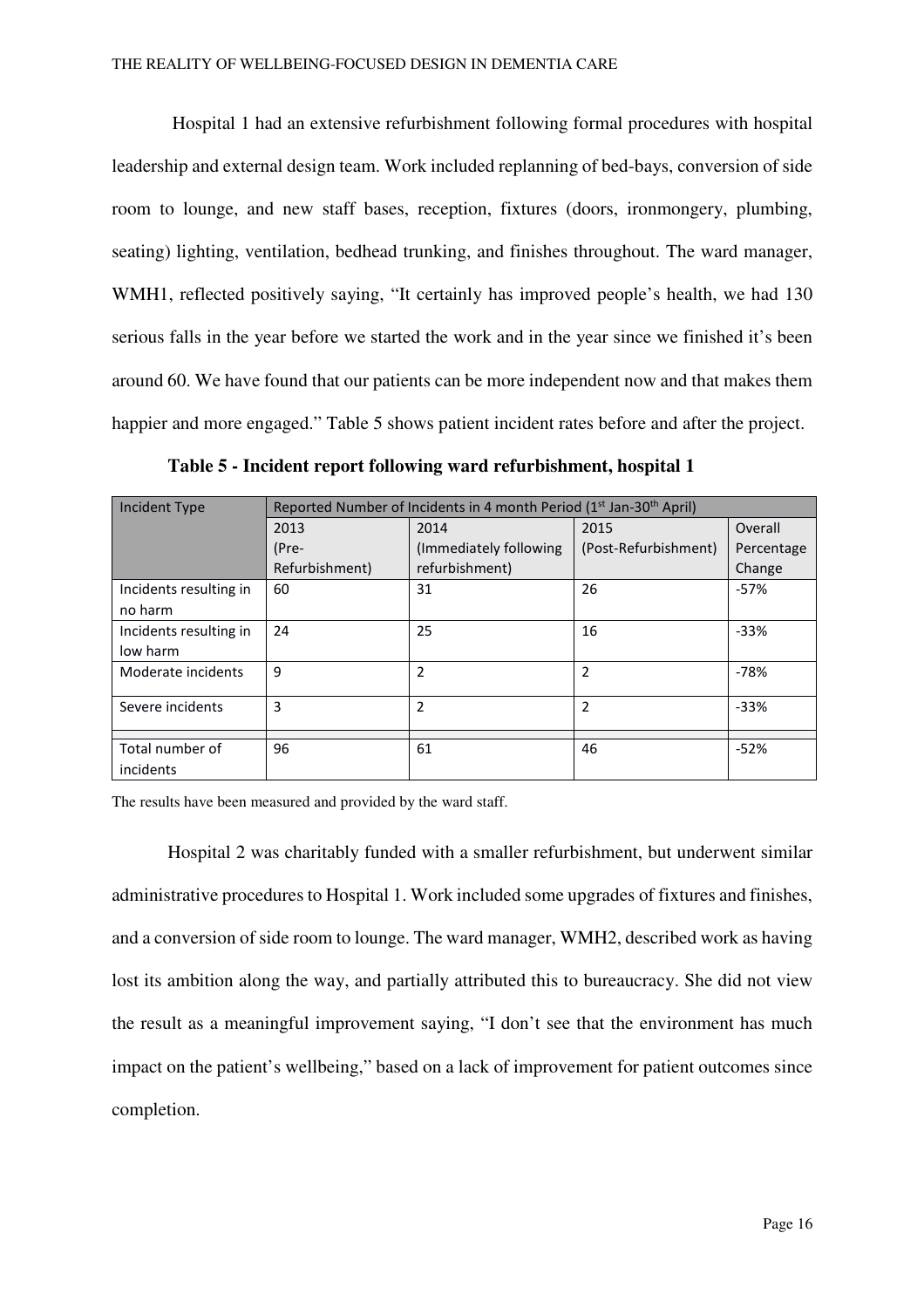Hospital 3 was also charitably funded, but at a very small scale, making incremental changes such as introducing seating or activity areas, or updating finishes, without organizational intervention. Consequently, over time facilities have been considerably improved, without loss of funds and effort through bureaucratic processes. However, this approach is slow, and restricts the scope of work to minor, typically aesthetic adjustments, as substantial upgrades that involve altering layouts, facilities, and services require greater funds and organizational input.

The refurbishments had a significant impact for staff. Speaking about improvements to the working environment WMH3 said, "this is the main reason I think our falls are down, because we have a good team that is working together and are happy working here so they take the time to care properly." Conversely a lack of enhancement over time can demoralize. WMH2 explained, "I have been in this ward for 10 years and we have done nothing to change the layout, just decoration for the dementia rooms. We do not crave for better because we know it will not change." Environmental improvements appear to be important for staff satisfaction. They could be seen as a demonstration of care from the hospital, however it is important that changes are meaningful, as the underachievement of the work at Hospital 2 left staff demoralized, despite some enhancement.

 For patients, there was skepticism about the ability of design to improve wellbeing or care outcomes across the whole patient group. Doctor GDH2 felt, "some patients with very advanced dementia won't know where they are so the ward design will not make much difference in that case, but in patients with mild or moderate dementia the environment can have a very big impact on their life and recovery." It is important to consider such staff views, which may highlight a bias or show design limitations. To investigate this greater postoccupancy analysis is required. This was only undertaken at Hospital 1, where it was required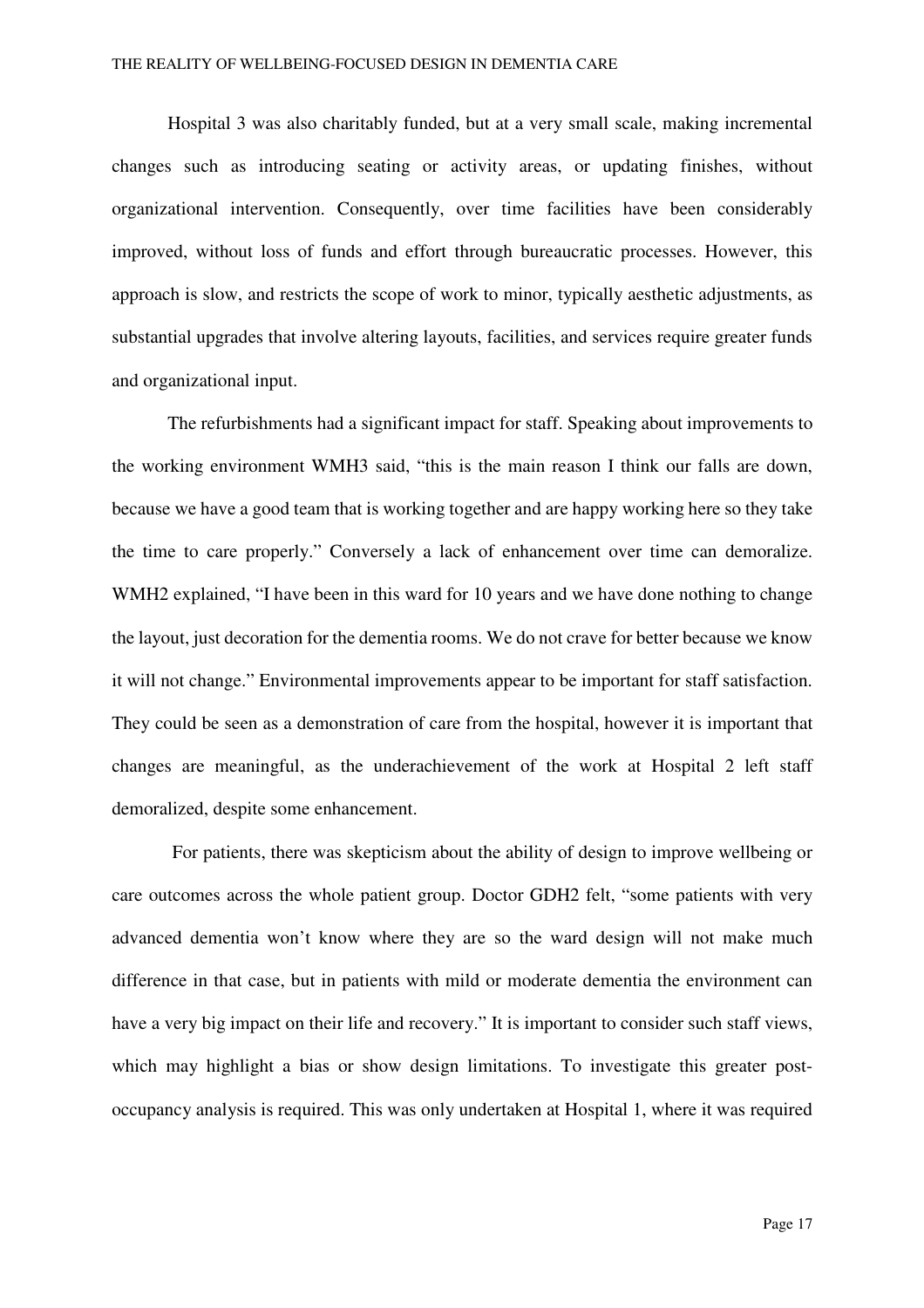as a funding condition. Such analysis would ideally be standard, made available to designers and health-care providers as a resource.

#### **5.0 Analysis and discussions based on assessment criteria**

A summary of findings against the framework is presented in Table 6. Further summary of criteria articulated by staff for a good environment for dementia patients is shown in Table 7.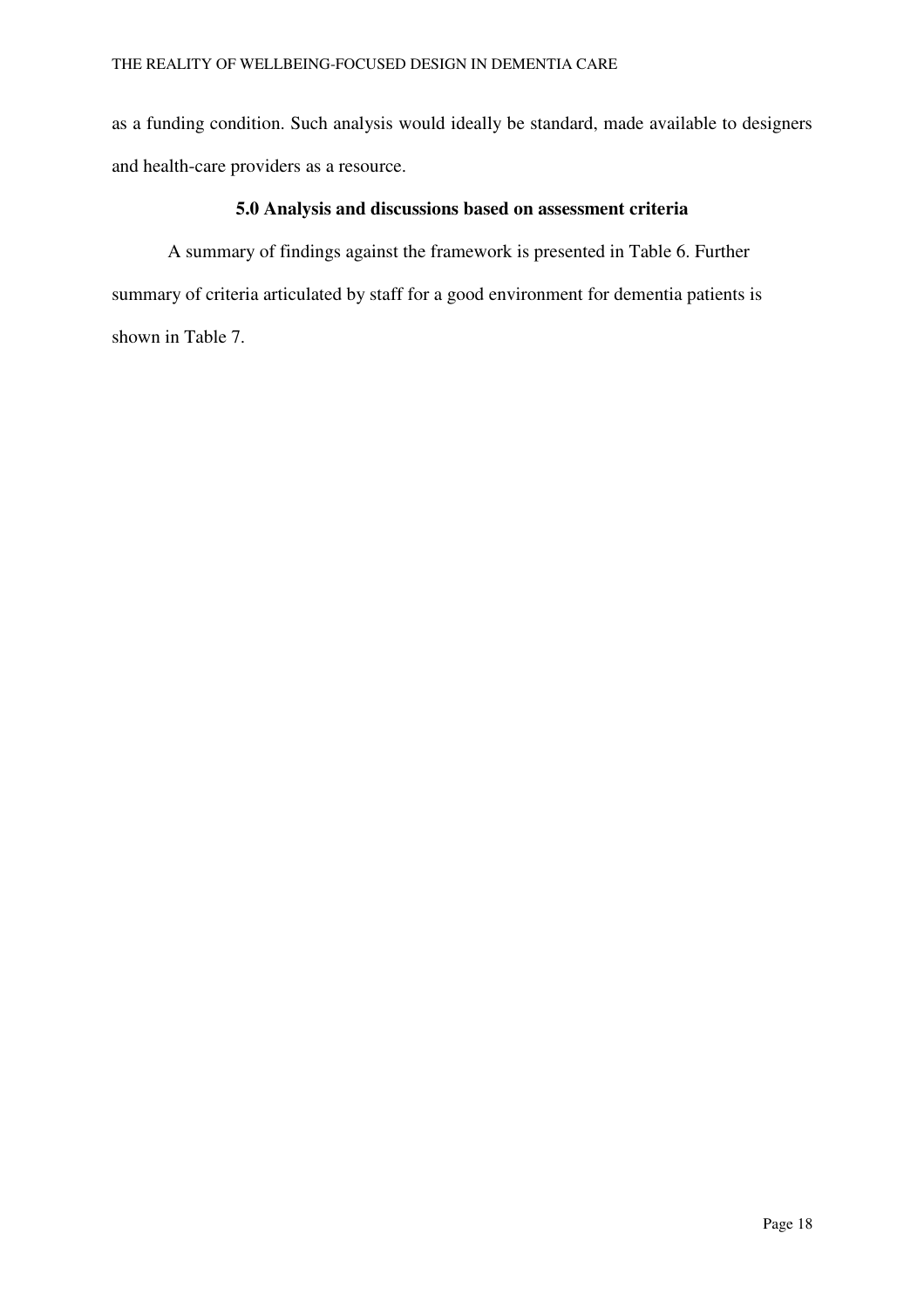| Table 6 - Summary of findings for the satisfaction of criteria during observational |
|-------------------------------------------------------------------------------------|
| ward visit                                                                          |

| 1 - Access                                                                  | $2 - Use$                                                                                                  | 3 - Space                                                                                     | $4 -$<br>Performance                                                      | 5 - Character<br>and<br>Innovation <sup>+</sup>                                                | 6 - Form and<br><b>Materials</b>                           | 7 - Internal<br>Environment                                                       | 8 - Urban and<br>Social<br>Integration                                                       |
|-----------------------------------------------------------------------------|------------------------------------------------------------------------------------------------------------|-----------------------------------------------------------------------------------------------|---------------------------------------------------------------------------|------------------------------------------------------------------------------------------------|------------------------------------------------------------|-----------------------------------------------------------------------------------|----------------------------------------------------------------------------------------------|
| Easy to access<br>with minimal<br>or no<br>assistance                       | Clear point of<br>contact with<br>work areas to<br>disperse staff                                          | Quickly<br>readable and<br>understandable<br>space                                            | Design<br>featured that<br>limit stress and<br>anxiety*                   | Display<br>competence<br>through high-<br>quality finish                                       | Well<br>planned and<br>intuitive<br>circulation<br>routes  | Individually<br>controllable<br>local<br>environment                              | Good provision of<br>usable outdoor<br>space                                                 |
| Not generally<br>achieved,<br>often lengthy<br>and unclear<br>arrival route | Reception seen<br>as beneficial,<br>but not always<br>easy to locate                                       | Good in small<br>wards, relates<br>to entrance and<br>reception<br>positions                  | Attempts to<br>create homely<br>environment<br>and support for<br>theory  | Varied by ward,<br>consistent<br>overall design<br>works best                                  | Simple<br>layouts but<br>not always<br>easy to<br>navigate | Generally not<br>provided, only<br>control of<br>local lighting,<br>staff reliant | Not achieved in<br>any ward visited                                                          |
| Ability to<br>monitor entry<br>and exit for<br>security                     | Provide space<br>to facilitate<br>both social and<br>independent<br>activities                             | Not<br>overwhelming<br>in scale                                                               | Optimised<br>building design<br>for passive<br>health and<br>healing      | Conducive to<br>privacy and<br>social<br>interactions as<br>desired                            | Suitable<br>surfaces to<br>assist access<br>and mobility   | Maximised<br>use of natural<br>light and<br>sunlight                              | Provide<br>connections to<br>nature (real and<br>imagery)                                    |
| Mixed results,<br>layouts not<br>optimised for<br>security                  | Social spaces<br>provided in all<br>wards, activities<br>dependent on<br>staff                             | Wards all good<br>size, perception<br>of scale from<br>understanding<br>of space              | Layouts not<br>optimised for<br>health, noise<br>and light key<br>factors | Privacy issues in<br>all cases,<br>difficult to<br>change<br>conditions                        | Varied,<br>some poor<br>floor<br>surfaces<br>seen          | Not achieved<br>in any ward<br>visited                                            | Imagery used in<br>all wards but<br>varied impact                                            |
| Provision of<br>rest points to<br>assist mobility<br>and access             | Appropriate<br>design for the<br>building/ward<br>function, with<br>visual cues to<br>identify its use.    | Visual interest<br>and positive<br>distractions.<br>Ideally engaging<br>of all the<br>senses. | Enable easy<br>patient<br>monitoring for<br>observation<br>and security   | Provide<br>reassurance<br>and a<br>welcoming<br>aesthetic                                      | High quality<br>materials to<br>reflect level<br>of care   | Provision of<br>acoustic<br>privacy                                               | <b>External views</b><br>and access for<br>orientation and<br>connection to<br>outside world |
| Seating in<br>corridors<br>provided in all<br>wards                         | Medical<br>typology used,<br>dementia-<br>specific design<br>attempted                                     | Not many<br>positive<br>distractions,<br>but some<br>decoration                               | Observation<br>difficult due to<br>some layout<br>issues                  | Use of colour<br>and staffed<br>desk<br>attempted,<br>varied results                           | Dependant<br>on funding<br>and clear<br>design<br>strategy | Not achieved<br>in any ward<br>visited                                            | No access in any<br>ward visited,<br>views generally<br>poor                                 |
|                                                                             | Unified design<br>and equal<br>consideration<br>for all zones                                              | Clear zoning to<br>demonstrate<br>different<br>functions                                      | Promote<br>movement and<br>exercise for<br>any ability                    | Promote sense<br>of dignity and<br>scope to<br>personalise<br>patient area                     |                                                            |                                                                                   | Positive addition<br>to local area with<br>appropriate scale                                 |
| N/A                                                                         | <b>Existing layouts</b><br>meant non-<br>clinical facilities<br>often a clear<br>addition, not<br>integral | Social zones<br>shown, but<br>little further<br>differentiation                               | Corridors with<br>handrails but<br>not always<br>clear of<br>equipment    | Not generally<br>seen, highly<br>standardized<br>bed areas but<br>attempts to<br>make personal | N/A                                                        | N/A                                                                               | <b>Buildings not</b><br>related to<br>surroundings,<br>large campus<br>hospitals             |

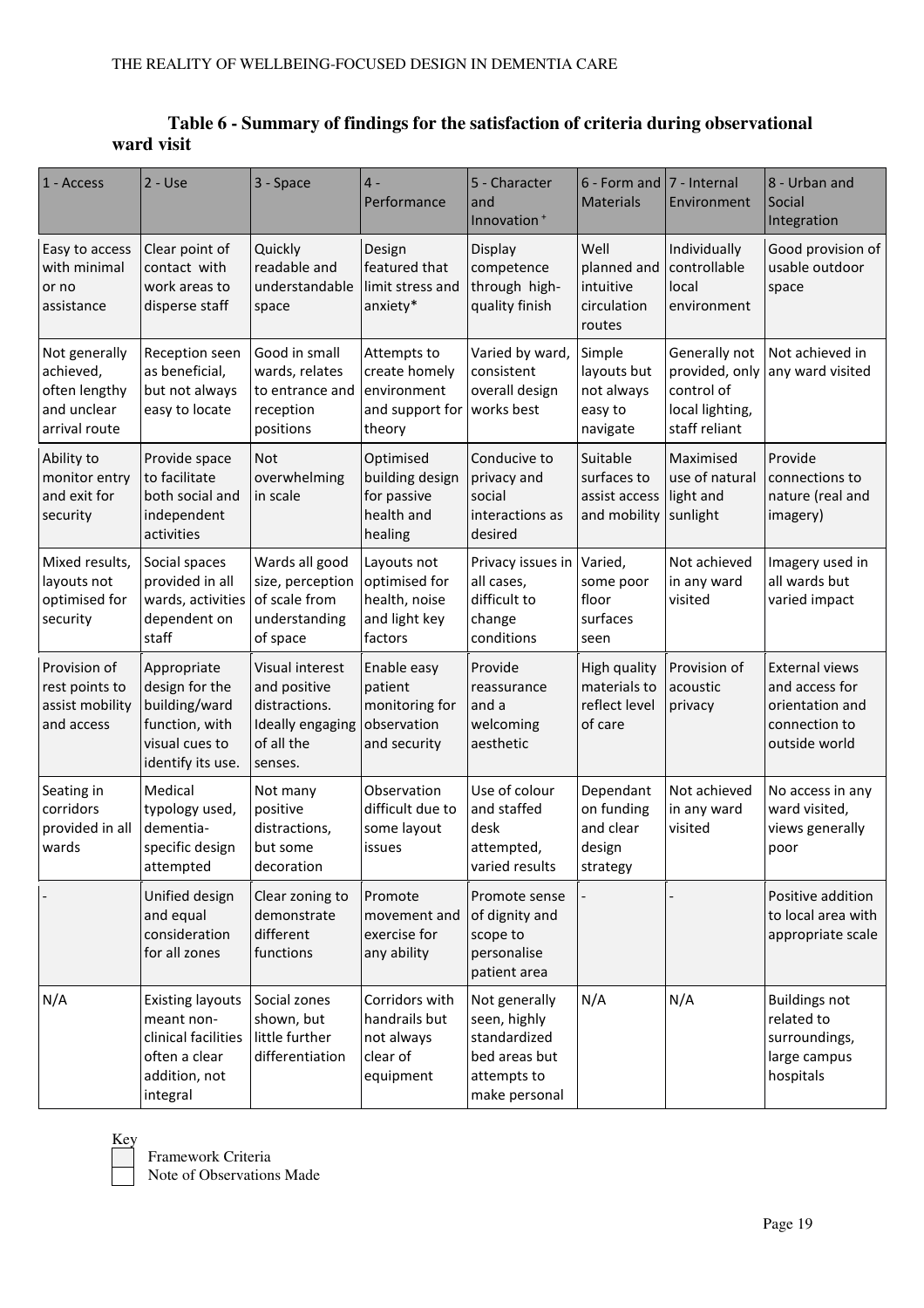### **Table 7 - Criteria articulated by staff for a good environment for dementia**

#### **patients**

| Criteria                                                 | Raised by Interviewee |      |                  |                  |                  |  |
|----------------------------------------------------------|-----------------------|------|------------------|------------------|------------------|--|
|                                                          | GDH <sub>2</sub>      | WMH1 | WMH <sub>2</sub> | CAH <sub>2</sub> | WMH <sub>3</sub> |  |
| A 'homely' or non-clinical feel                          | Y                     | Υ    |                  | Υ                | Y                |  |
| Ability to display personal items                        | Ý                     | Y    | Y                |                  | Y                |  |
| Visual stimulation (pictures and artwork)                | Υ                     |      |                  | Y                | Y                |  |
| Relaxing atmosphere                                      | Y                     | Υ    |                  |                  |                  |  |
| Open plan or non-compartmentalised                       | Υ                     | Υ    |                  | Υ                |                  |  |
| Good lighting                                            | Υ                     | Υ    |                  | Υ                | Y                |  |
| Good ventilation                                         | Υ                     |      |                  |                  |                  |  |
| Promote social interaction                               | Υ                     | Y    |                  | Y                | Y                |  |
| Prioritise medical function                              | Υ                     |      |                  |                  |                  |  |
| Enable good supervision                                  | Υ                     | Υ    | Υ                | Υ                | Υ                |  |
| Measures to prevent falls                                | Y                     | Υ    | Y                | Y                | Y                |  |
| Overall small scale ward/building                        | Υ                     |      |                  |                  |                  |  |
| Ability to play music on the ward                        | Y                     |      |                  |                  | Y                |  |
| Good flooring (for first impression and fall prevention) |                       | Υ    |                  |                  |                  |  |
| Encourage mobility                                       |                       | Υ    |                  | Υ                |                  |  |
| Rest points                                              |                       | Υ    |                  |                  | Y                |  |
| Uncluttered and tidy                                     |                       | Υ    | Y                |                  |                  |  |
| Good acoustics                                           |                       | Υ    | Y                | Υ                |                  |  |
| Dedicated quiet room                                     |                       | Υ    |                  | Y                | Y                |  |
| Promote independence                                     |                       | Υ    |                  |                  |                  |  |
| Improve staff morale                                     |                       | Υ    | Y                |                  |                  |  |
| Use of color coding                                      |                       | Y    |                  | Y                | Y                |  |
| Dedicated reception area                                 |                       | Υ    |                  |                  |                  |  |
| Multiple nurses stations                                 |                       | Υ    |                  | Υ                | Y                |  |
| Large spaces/not cramped                                 |                       |      | Y                | Υ                |                  |  |
| High privacy level                                       |                       |      | Y                | Υ                | Y                |  |
| Individual rooms                                         |                       |      | Y                |                  |                  |  |
| Shared bed bays                                          |                       |      |                  | Y                | Y                |  |
| Views outside to nature                                  |                       |      |                  | Υ                | Y                |  |
| <b>Garden Access</b>                                     |                       |      |                  | Υ                |                  |  |
| Consistency of overall aesthetic                         |                       |      |                  |                  | Υ                |  |
| Good signage                                             |                       |      |                  |                  | Y                |  |

These criteria are from the 5 out of 7 interviews that were recorded and transcribed

**Access.** Upon arrival in all three hospitals, the scale and arrangement of multiple buildings presented issues for locating the correct site and entrance. Subsequent routes to the wards were lengthy and complex, with only Hospital 3 having clear, color-coded, consistent signage. While this helped satisfy the criteria *'easy to access with minimal or no assistance'*, the existence of extensive signage was symptomatic of the fact the buildings are not intuitive. Since patients could have memory loss, visual impairment or reduced mobility, this was a considerable shortfall.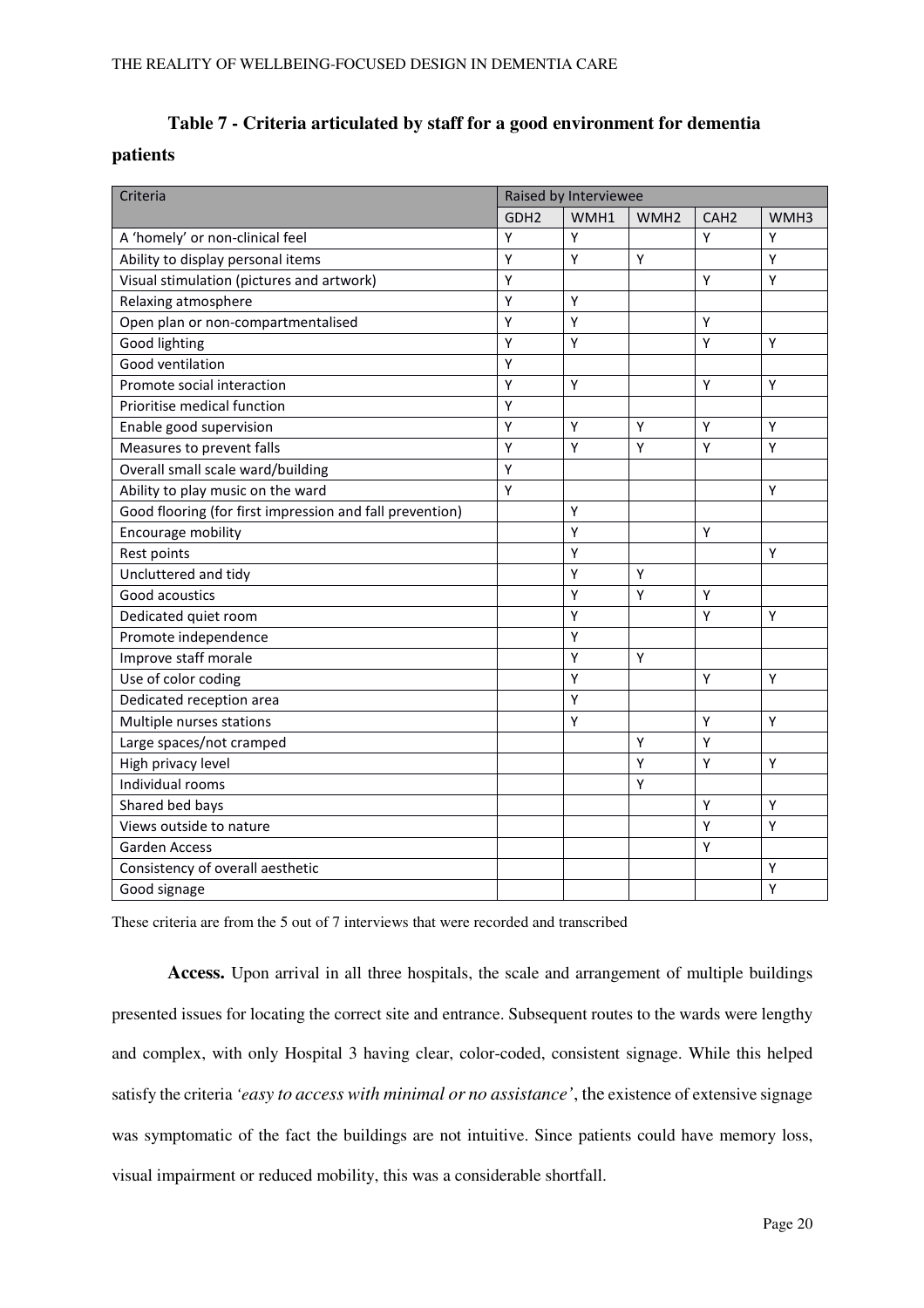The criteria *'ability to monitor entry and exit for security'* was discussed most at Hospital 1, where the agitation caused by security measures was attempted to be overcome with a lounge near the entrance to provide an alternative focus to the door, which they found patients would be drawn to. Additional seating at reception further allowed patients to be near the door, without causing obstruction. While this was reasonably successful, an alarm sounded when patients got too close the door, which was distressing to some and highlighted their restrictions as a patient.

**Use***.* Operational success was found to be largely dependent on the position of the staff-base, relating to a *'clear point of contact and work areas to disperse staff'.* In Hospital 1 there was a reception which was staffed during the day, and separate from the clinical touch-down bases in the corridor. The reception meant access was monitored, and visitors had an immediate point of contact. WMH1 felt, "the reception area is a big success, we used to come in and arrive into clutter and madness but now that is much better and there is a proper area to speak to people." In the other two wards the nurse's station served visitors alongside performing a clinical role. In Hospital 2 there was no clear view of the door from the nurse-station, with patient rooms accessible between the entrance and station. This caused security issues, and the location formed a bottleneck, limiting staff dispersal and reducing visual presence across the whole ward, as shown in figure 1.



*Figure 1 - The main reception and staff base, which is poorly located in a busy central area creating a bottleneck*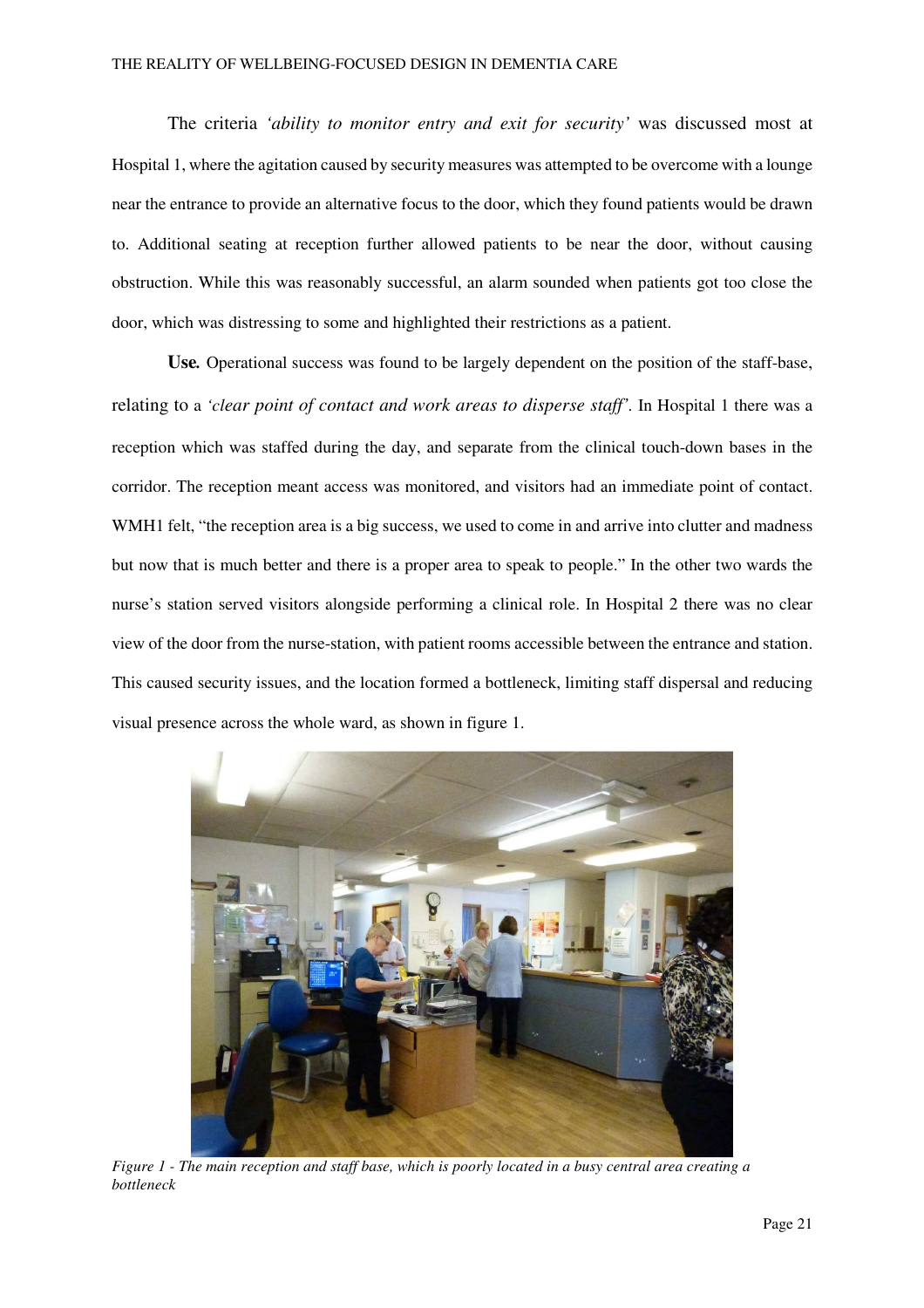As the wards were optimized for bed space, adding non-clinical areas was a common issue. Hospitals 1 and 2 converted a side room to a lounge, with Hospital 3 planning similar work, this aligns with the criteria *'Provide space to facilitate both social and independent activities'*. Hospital 1 had several such spaces; a lounge/TV room, a quiet room, and a corridor break-out space with projector screen. The break-out space was well-used, and patients could come and go freely as there was no door, which also allowed staff to monitor the area easily. Hospital 3 zoned part of each bed bay for activities. This had a table with tablecloth, flowers, and tea-set, an armchair, TV, record player, and sensory and reminiscence items. While small, the intervention was well used demonstrating how non-clinical space can be provided despite restrictions. A seating area in the corridor had bus-stop signage, with plans to add a road scene behind, see figure 2. WMH3 reported that this helped with agitation since some patients responded to the familiarity of the everyday activity of catching a bus. This adaption is age-appropriate, low cost, and has no requirement for additional space. It also fits with ward activities intended to maintain connections to the outside world. WMH3 felt social activity was paramount saying, "it is interaction mostly, it is so important for them. That's why we try so hard with the activities."



*Figure 2 - A seating area with a small intervention of 'bus stop' signage to add interest, in an otherwise functional but cluttered corridor*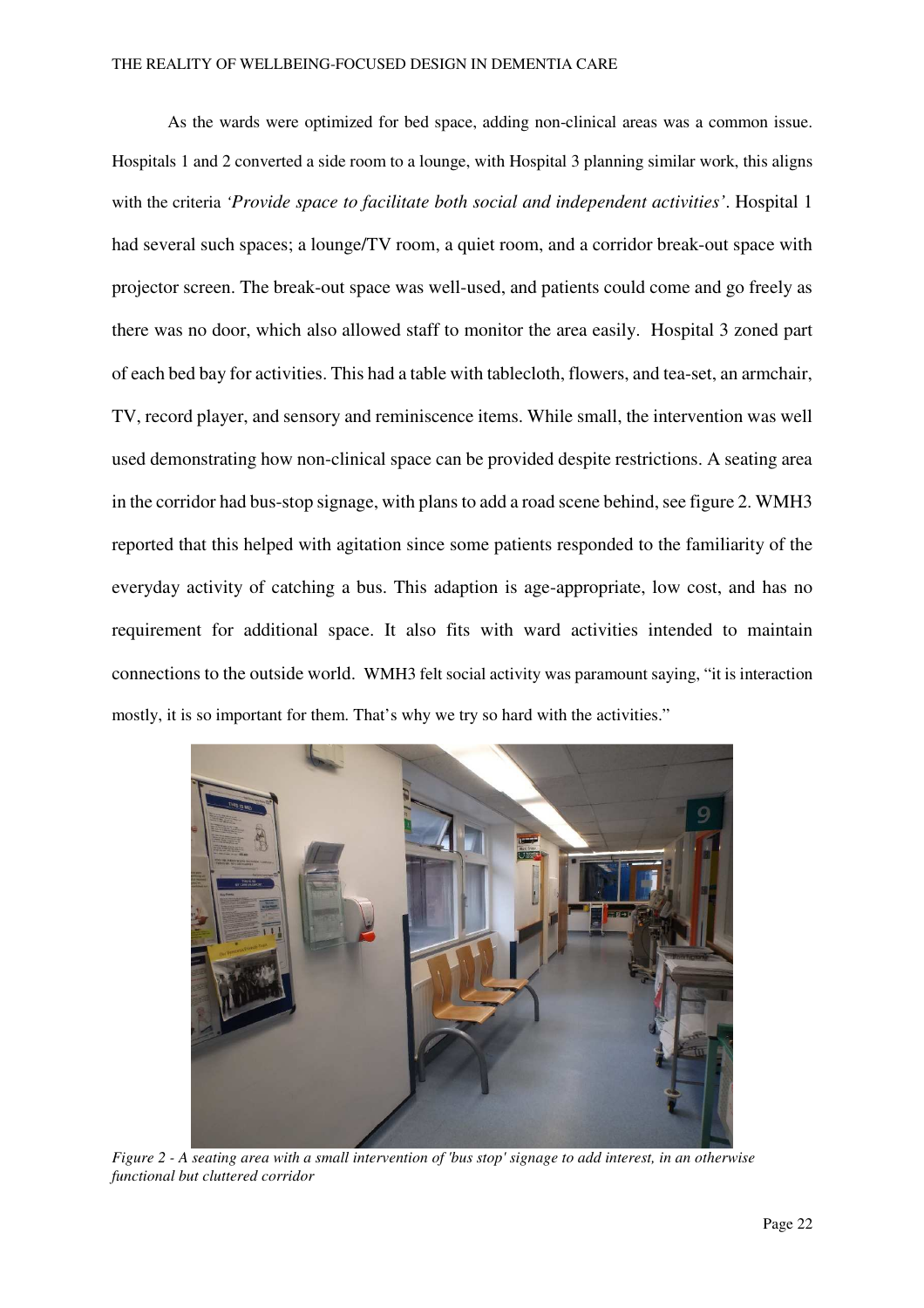**Space.** The requirement for *'quickly readable and understandable space'* relates to many points raised in access. Despite navigation issues with the wider context, each ward was clearly laid out with simple planning, assisted by their modest size and division into shared bed bays. Hospital 1 was most easily understood, with bed bays on one side of a linear corridor, and side-rooms, social areas, and offices on the other. From the entrance this arrangement was immediately clear, with the reception by the door allowing for a natural pause before going into the ward. Hospital 2 and 3 both had T-shaped wards, which were initially less clear, since you could not see the full extent of the space. There were few visual clues to show the use of the ward in any case, although good signage with color, text, and symbols in Hospitals 1 and 3 helped with orientation.

**Performance.** When asked to describe an ideal space for dementia patients, interviewees' responses (Table 7) focused on space that enabled good supervision and staff distribution, and interventions that promote mobility and prevent falls (5/5 respondents). Other common answers referred to a homely feel, social space away from the bed, good lighting, and space to display or keep personal items (4/5 respondents). These common suggestions align with the criteria for performance, and were often discussed in relation to *'design features that limit stress and anxiety'*. CAH2 said, "regardless of their cognitive state they want to be home. If we could make it more homely we might ease that distress." She explained the benefits for both patient and management since "anything you can do to make it nicer means people leave quicker, and getting patients out quicker has a financial impact – so why not spend the money in the first place, and the turnover would be better and the financial impact justifies it all." This is significant as any improvement to the ward environment must align with a business case.

The criteria for *'Optimised building design for passive health and healing'* was raised in relation to daylight (4/5 respondents) and external views (2/5 respondents). In each of the wards, the bed bays had windows adjacent to only two out of four or six beds in the room. CAH2 commented that a difference could be seen between the engagement of patients closest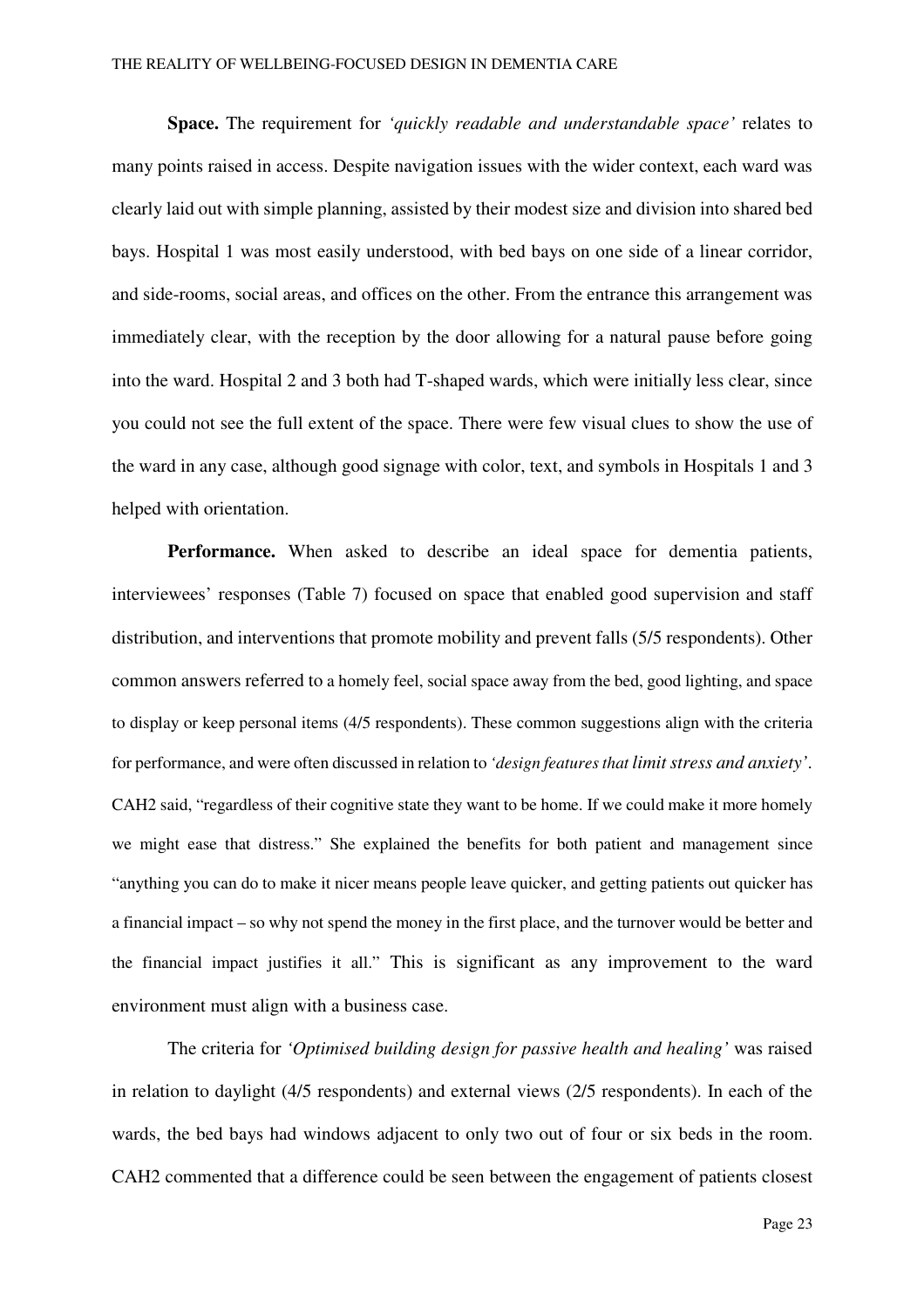and furthest from the windows, to the extent that those in beds closer to the windows were noted to leave faster. The reverse was noted with proximity to the nurse-station. Beds nearby were disrupted by noise, impeding sleep, however high-risk patients had to be close to the staff base for ease of observation.

It was highlighted by the interviews that provision of space alone is not enough to enhance wellbeing. Staff must commit to new spaces, particularly a non-clinical areas, as part of a patient care plan. In Hospitals 1 and 2 the lounges were underused by patients independently, and were instead typically used with visitors. WMH2 felt, "having these areas is sometimes a good idea but they don't always get used if patients aren't mobile." She explained that the additional time needed to assist patients was a demand that could not be met. This raises a management issue, and a review of training or job role must accompany physical upgrades, in order to achieve the desired results.

**Character and Innovation.** Aesthetics were perceived as significant by nearly all staff, who cited reduction of clinical feel (4/5 respondents), color coding, and artwork (3/5 respondents) as important features. In Hospital 1, brightly colored walls marked the entrance to each bed bay, with a corresponding color scheme inside, see figure 3. WMH1 explained there were concerns during the design phase that the colors could be overstimulating. She was, "worried at first about too many bright colors but every bay being a different color helps with our management. Before, everyone seemed lost, I think because all the bays were the same so you didn't know where you were. The color coding has really worked, for us, and the patients."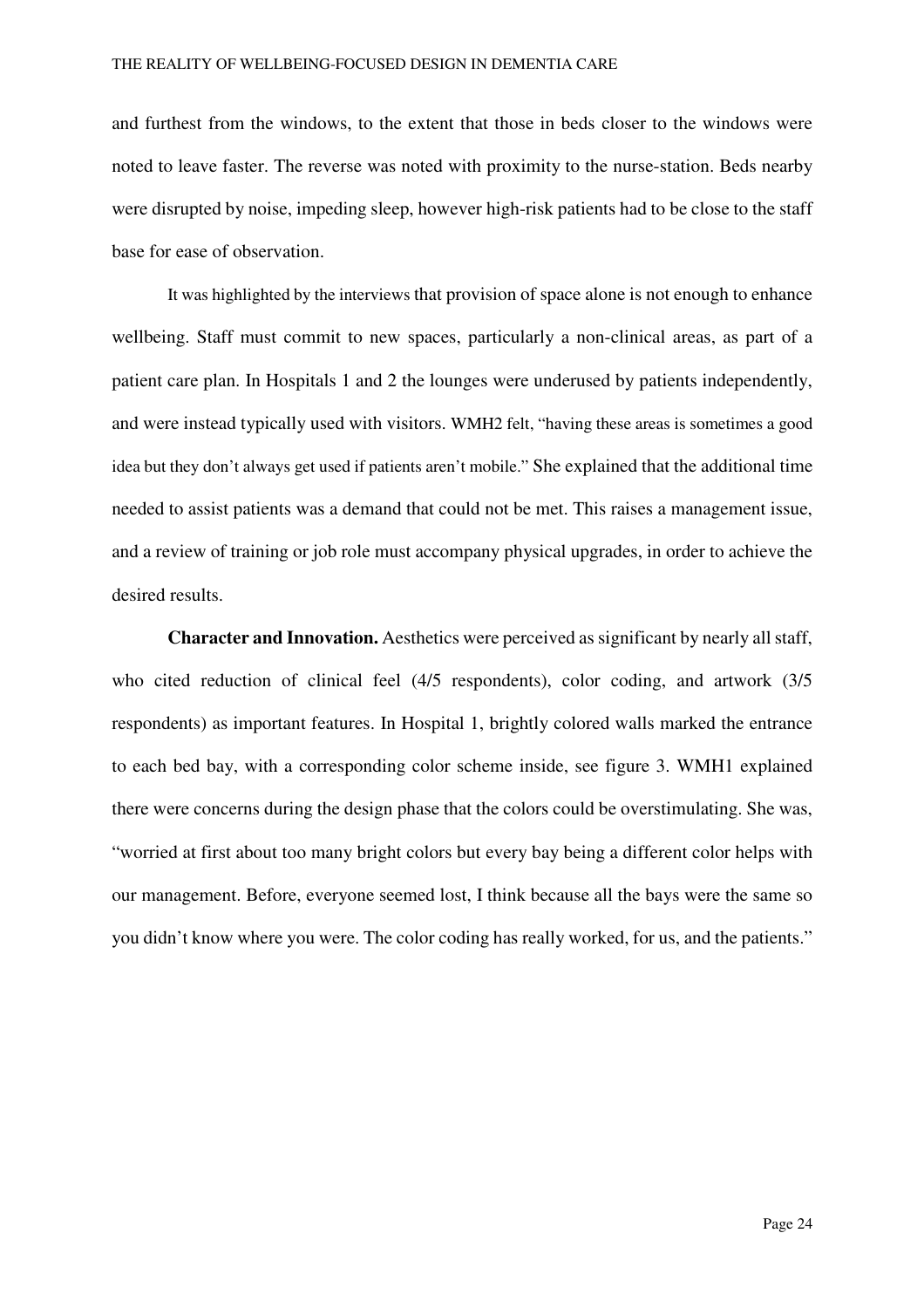

*Figure 3 - Brightly color-coded walls in the corridor that assist with wayfinding, with continuing color scheme inside each bed bay* 

In the other two wards, bright colors were also adopted, but in small areas, such as doorframes. Among the rest of the ward this was too subtle, particularly in Hospital 2, where colors were also used that did not relate to the coding, as shown in figure 4. WMH2 recognized the lack of result, saying, "they had the colors on the doors so we can say to them that you are in the green room. It didn't really work well, I don't think it made much difference." This shows how a single concept can result in different outputs, and how a lack of design guidance from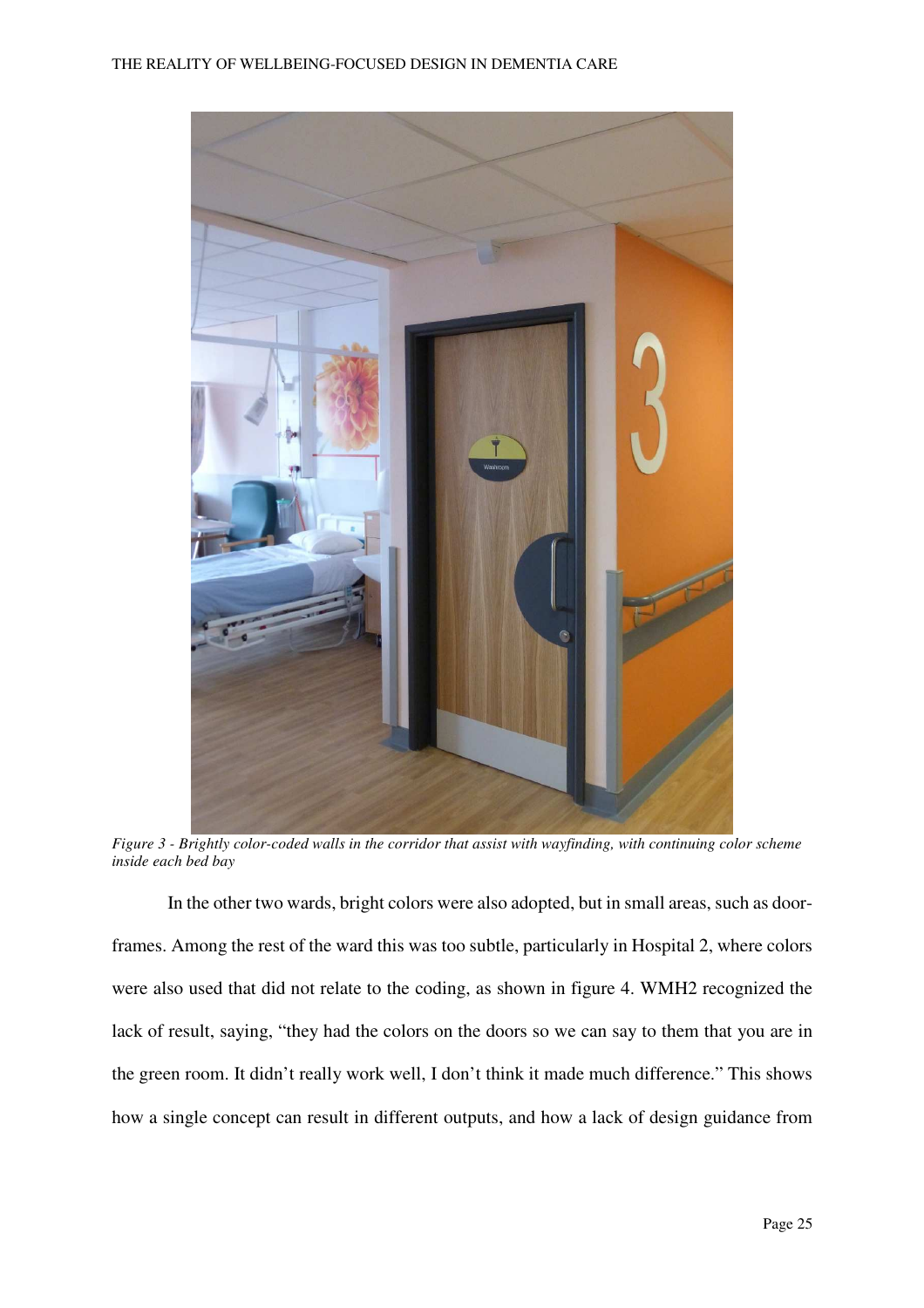parties with experience of design for dementia, can result in unforeseen results. While there is a cost association to this, it should be balanced against the potential for misspent funds.



*Figure 4 - An entrance to a bed-bay with color coded frame that lacks impact as it is not distinguishable from the surrounding decor* 

**Form and Materials.** Although the framework suggested the main criteria was for *'well planned and intuitive circulation routes'* spatial planning was more discussed in access and use. What was found to be more significant in the visits was the use of appropriate materials, since there was a direct conflict between clinical requirements and design for wellbeing. As materials must not pose an infection risk, difficulties were faced when trying to provide a non-clinical aesthetic. In Hospital 1 WMH1 said, "It was difficult to get some of the more homely and soft furnishings into the lounge, but it makes a big difference having that look, not a clinical area." The lounge is shown in figure 5. While these finishes were resisted during the design phase, their eventual approval sets precedent for future use.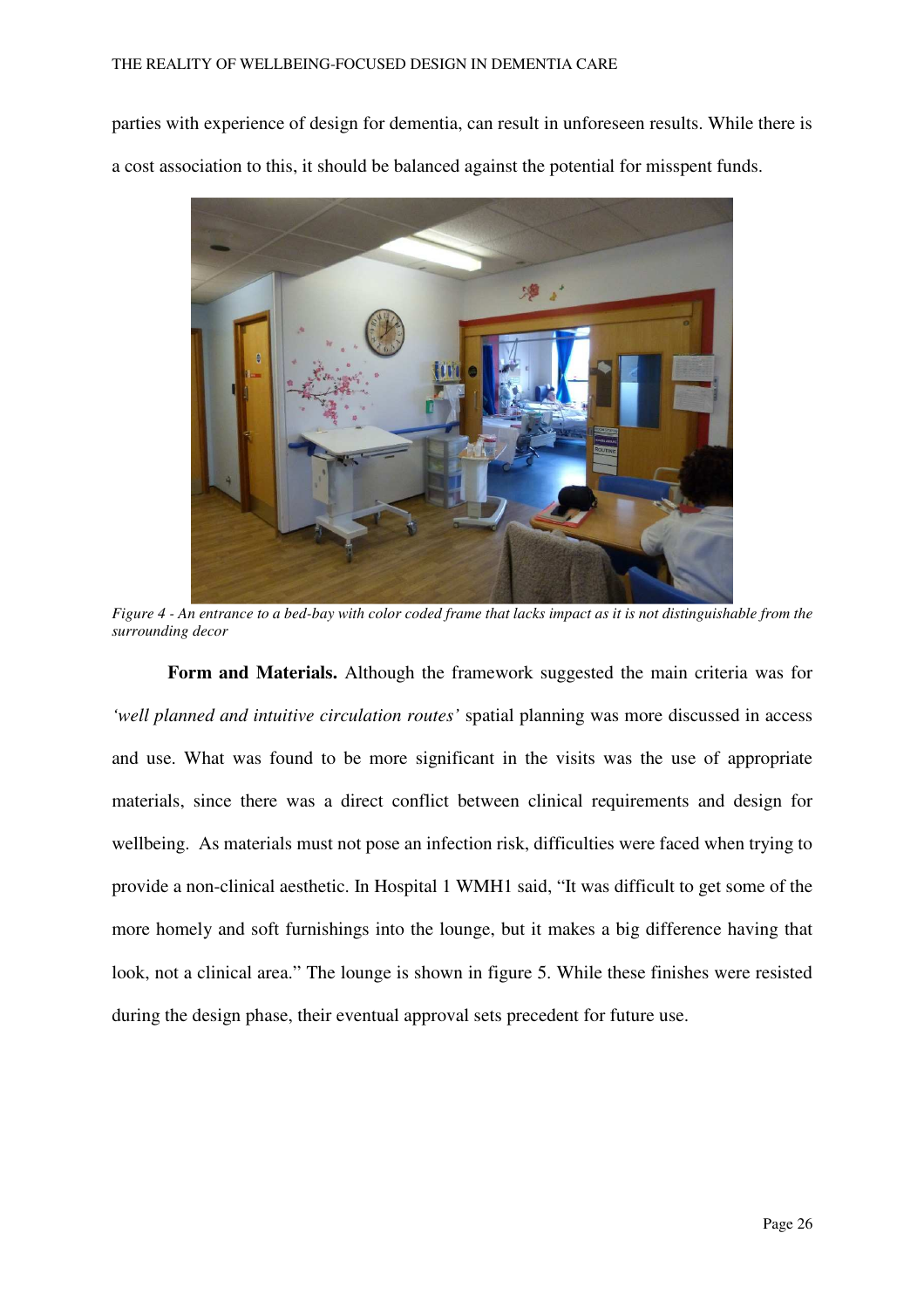

*Figure 5 - A patient lounge with soft furnishings and decoration to evoke a sense of homeliness* 

**Internal Environment.** The criteria for an *'individually controllable local environment'* was evaluated for light, air, views, and privacy. None of these factors were optimized in the wards, although it should be considered that each was over 30 years old. However, little had been done to overcome shortfalls of the original design. Individual lighting was provided but only in the form of a single bedside lamp in each case, with no ability to control brightness. Ventilation and acoustics were not considered from the bed position and patients had no ability to alter conditions.

**Urban and Social Integration.** Accessible gardens were typically patio-style, while more decorative gardens were locked, for viewing only, such as the one in figure 6. This was attributed to reducing upkeep, limiting monitoring requirements, and security. None of the wards had direct access to gardens, and only Hospital 2 had a view, albeit to a simple hardlandscaped space. This meant there was little satisfaction of *'good provision of usable outdoor space.'* Hospital 2 had high potential since a low rise building with courtyards offered access or a view from all wards. However, these were hard-landscaped for minimal maintenance and rarely used. CAH2 valued external areas saying, "it would be lovely if they had outside space.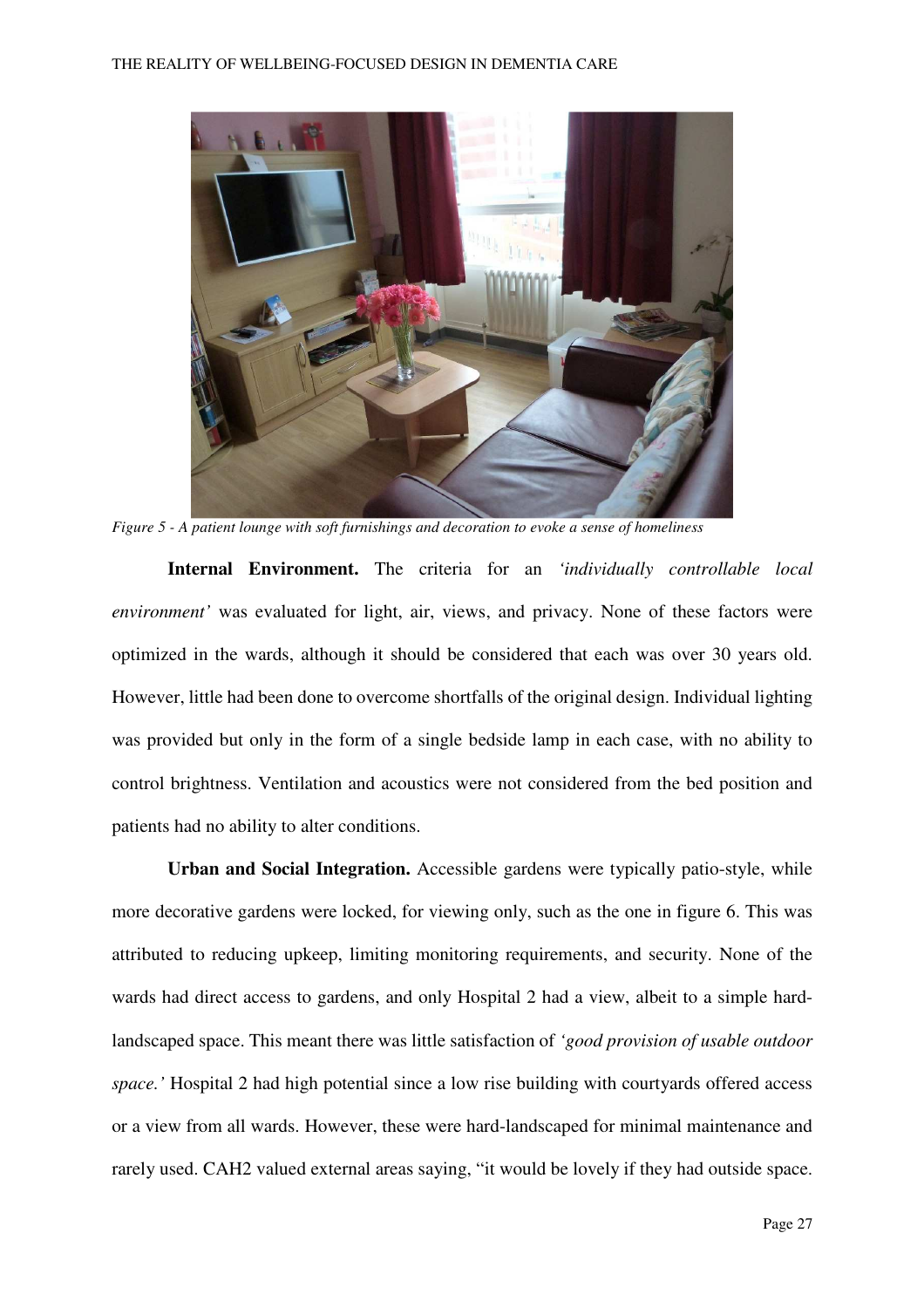It would be much more homely, which would be good for wellbeing, agitation would be less and that helps people recover. Maybe they would eat or drink better – simple things, but they make a big difference." While this supports principals advocated in the literature, other staff did not refer to external space, perhaps due to questions about the 'ward' environment, and a perception that gardens are not part of this. If so, there is a risk gardens do not receive equal input from medical staff.



*Figure 6 - A small landscaped courtyard garden which provides a natural view but is locked for access so cannot be fully benefitted from* 

#### **6.0 Conclusions**

Overall the wards had a varied satisfaction of the framework criteria. The wards each attempted to implement strategies across all assessment categories, with the following criteria met in all facilities: 1. Promote a variety of social and independent activities, 2. Not overwhelming in scale, 3. Provide rest points to assist mobility and access, and to a lesser extent, 4. Limit stress and anxiety, and 5. Provide connections to nature (real and imagery). The last two points were considered important however the implementation and results were not always successful. Significant shortfalls were also observed, and the following criteria were not met in any wards: 1. Easy to access with minimal or no assistance, 2. Individually controllable local environment, 3. Good provision of usable outdoor space, 4. Maximized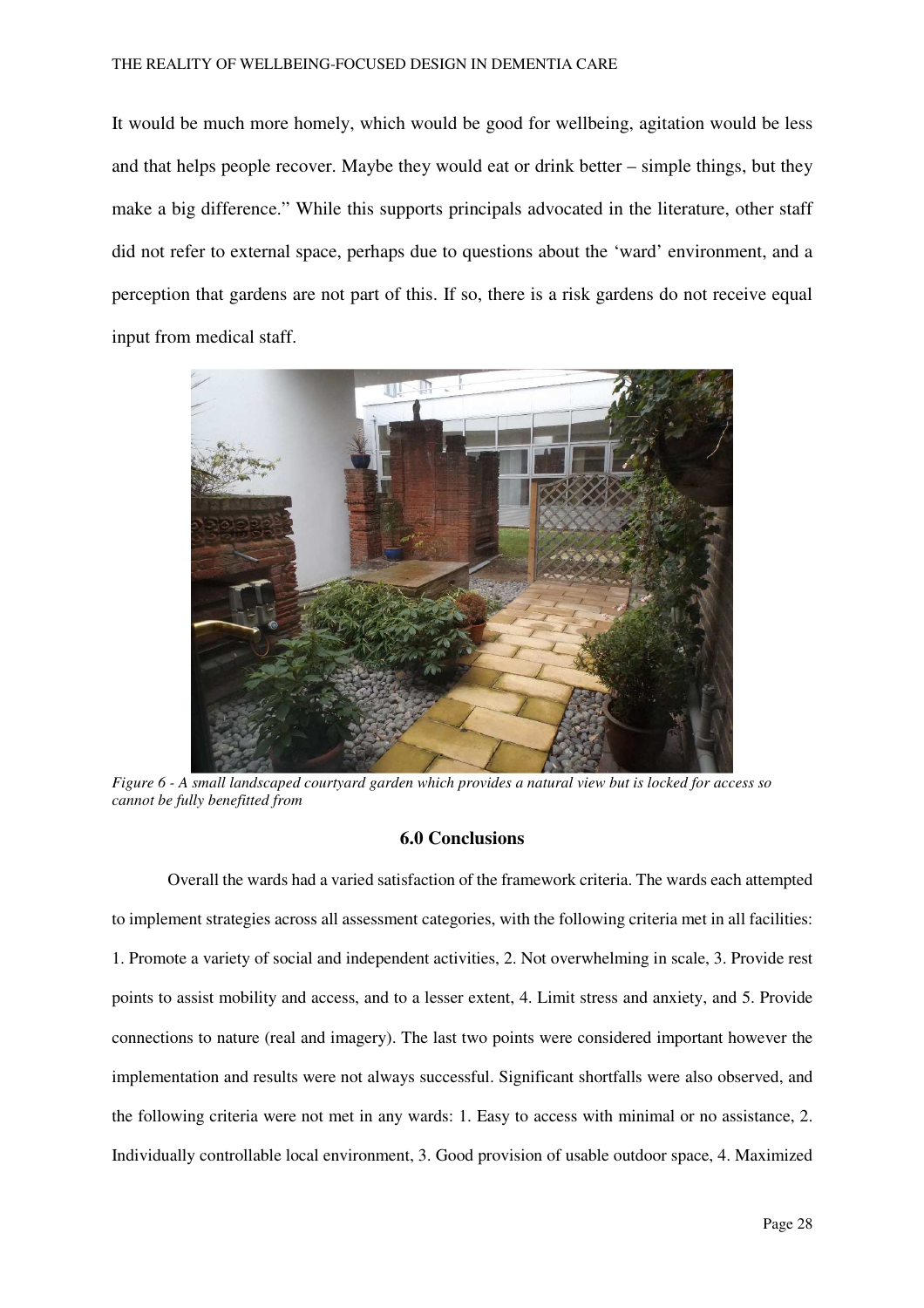use of natural light and sunlight, 5. Provision of acoustic privacy, 6. External views and access for orientation and connection to outside world and, 7. (Building/hospital) Positive addition to local area with appropriate scale.

In principle, staff were generally supportive of design for wellbeing, although each ward had a different approach to its application. In all wards, projects were found to be driven by individual staff, rather than hospital leadership. Positive results yielded further support for the approach, or continued improvements, whereas when results were lesser, skepticism regarding its limitations was observed more evidently. It seems overreliance on individuals, and failures in overcoming the budget, time and staffing constraints faced by all wards, can lead to missed opportunities, a risk in the development of the wellbeing-focused design field.

In the four zones of the hospital that were initially considered it was found that Zone 1, Arrival, had lengthy entrance routes and unclear wayfinding. Zone 2, Clinical Areas, had most consistency, as medical protocol was most prescriptive here. Zone 3, Non-Clinical Areas, revealed inconsistent provision of space, a significant downfall as patients often have little opportunity for interaction away from the bedside, and in Zone 4, External Areas, a lack of provision and quality was seen, with gardens that did not maximize benefits, although there was use of internal imagery.

The application of wellbeing-focused design theory appears to be varied at present, partly due to inconsistent funding and expertise. Within the industry there is a need for further research and implementation, with greater sharing of successes, failures, and post-occupancy evaluation, to limit mistakes or wasting of resources. Outside of the design sector the following should be addressed if it is to be adopted as a typical approach. Firstly, the importance of the right personnel and dedication to new initiatives from staff. This is a critical part of forming regular improvements, which are made based on experience and feedback. Secondly, the gap between design guidance and building legislation. Minimum standards typically contain uniform values for all patient groups, and little consideration for qualitative aspects, patient-group specific needs, or non-clinical space. As budgets were determined from legislative standards, funds were inadequate for high quality, effective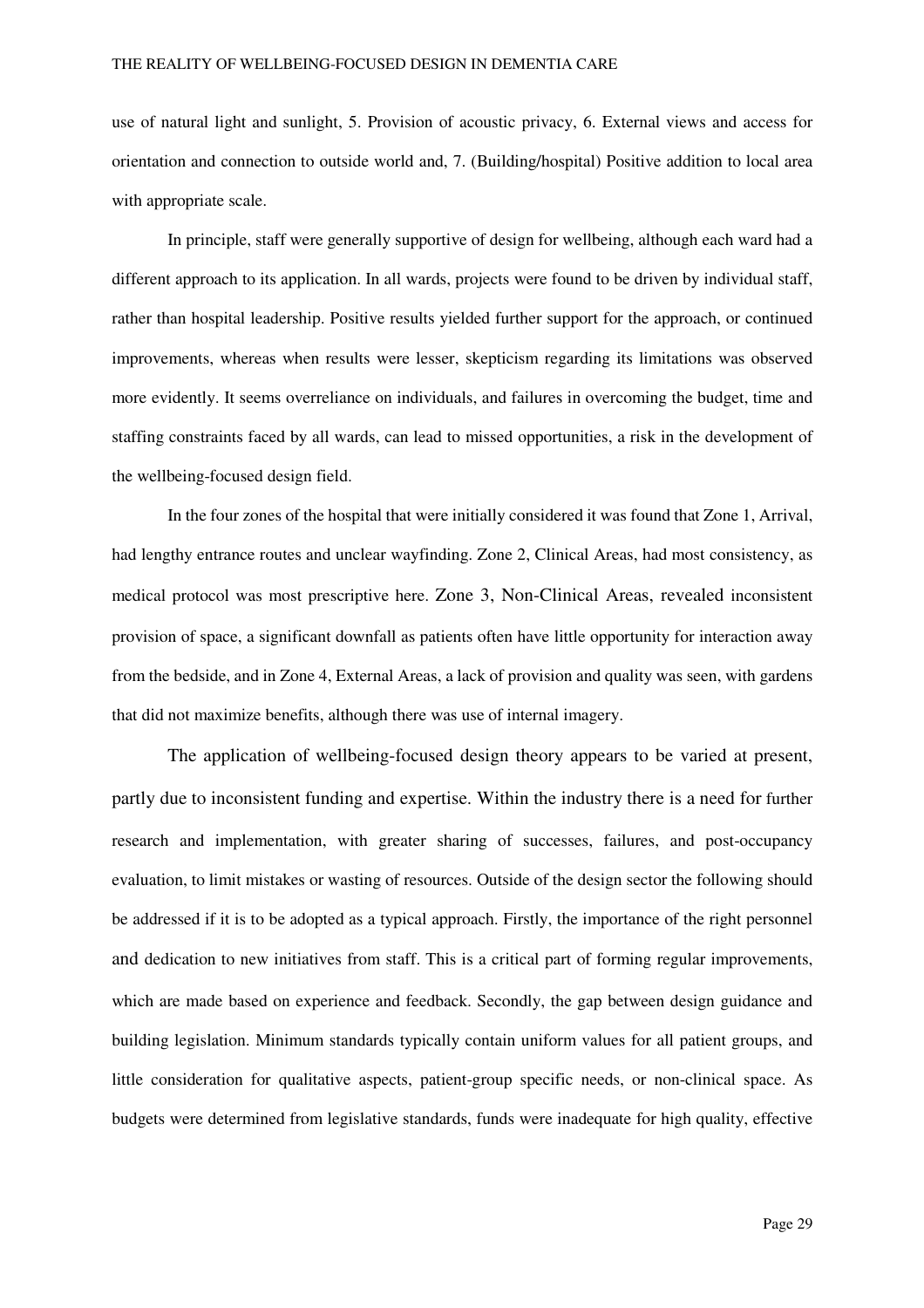design despite evidence of reduced long-term cost. To improve quality, charitable funds were relied upon. This system is a lottery, dependent on location, history, and ward type.

Despite an observed interest in wellbeing-focused design within the NHS, a baseline of implementation is not yet established. Inadequate funding, outdated building stock, a lack of reflective analysis, discouraged staff, and insufficient legislation for wellbeing, appear to be the major limiting factors. However, there is a good level of support for design for wellbeing in both architectural and medical fields, with a growing body of research to substantiate this. The result is an increasing number of wards that provide case studies, the results of which must be analyzed to help overcome such obstacles.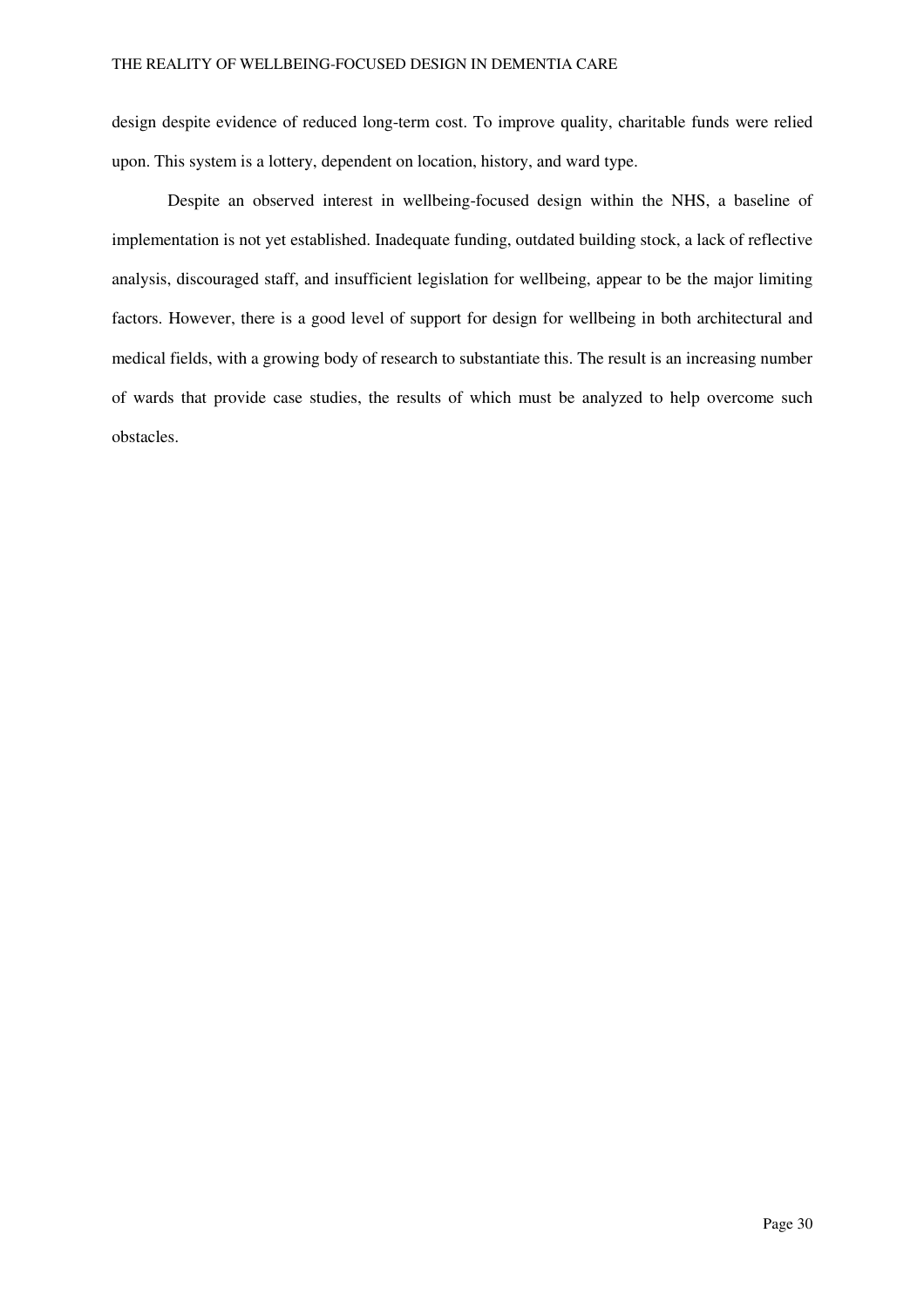#### **References**

- Anderiesen, H., Scherder, E., Goossens, R., Sonneveld, M. (2014) A systematic review physical activity in dementia: The influence of the nursing home environment. *Applied Ergonomics*, *45,* 1678-1686
- Beauchemin, K., Hays, P. (1996). Sunny hospital rooms expedite recovery from severe and refractory depressions. *Journal of Affective Disorders*, *40(1-2),* 49-51.
- Berry, L.L., Parker, D., Coile, R.C., Hamilton, K., O'Neill, D.D., Sadler. B.L. (2004). The Business Case for Better Buildings. *Frontiers of Health Service Management*, *21(1),* 3-24.

Buxton, P. (2015). How to avoid flooring dementia patients. *The RIBA Journal*, *122(6).*

- Construction Industry Council*.* (2015). *Design Quality Indicator (DQI),* Construction Industry Council. Available at: http://www.dqi.org.uk/
- Department of Health. (2015). *Health building note 08-02: Dementia-friendly health and social care environments*, London: Department of Health.
- Harwood, D., McCulloch, Y. (2017). *Alzheimer's Society Factsheet 400LP.* Alzheimer's Society. Available at: https://www.alzheimers.org.uk
- Eekelar, C., Camic, M., Springham, N. (2012) Art galleries, episodic memory and verbal fluency in dementia: An exploratory study. *Psychology of Aesthetics, Creativity and the Arts*, *6(3),* 262
- Francis, S. (2006). Design developments in the UK: The case for investing in good design. In C. Wagenaar, *The Architecture of Hospitals* (1st ed., 525-531). Rotterdam: NAi.
- Giridharan, R., Lomas, K., Short, C., & Fair, A. (2013). Performance of hospital spaces in summer: A case study of a 'nucleus'-type hospital in the UK Midlands. *Energy and Buildings*, *66*, 315-328.
- Hamilton, K. (2006). Evidence Based Design and the Art of Healing. In C. Wagenaar, *The Architecture of Hospitals* (1st ed., 271-280). Rotterdam: NAi.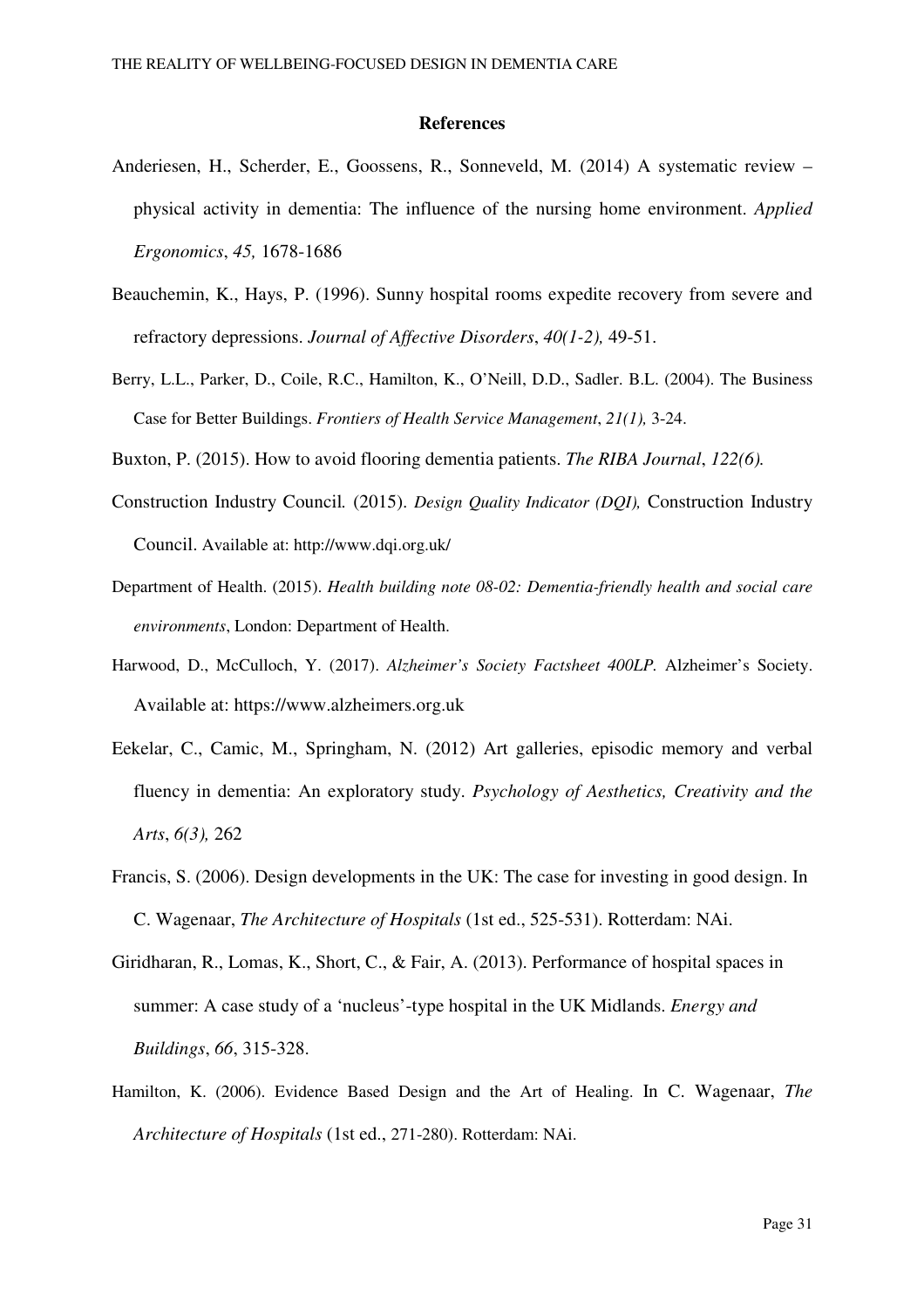Issakson, U., Astrom, S., Sandman, P. O., Karlsson, S. (2009). Factors associated with the prevalence of violent behaviour among residents living in nursing homes. *Journal of Clinical Nursing*, *18(7),* 972-980.

Jencks, C., Heathcote, E. (2010). *The Architecture of Hope*. London: Frances Lincoln.

- Malkin, J. (2006). Healing environments at the century mark, the quest for optimal patient experiences. In C. Wagenaar, *The Architecture of Hospitals* (1st ed., 258-265). Rotterdam: NAi.
- Marcus, C. C. (2006). Healing gardens in hospitals. In C. Wagenaar, *The Architecture of Hospitals,* (1st ed., 314-329). Rotterdam: NAi.
- Marquardt, G., Bueter, K., & Motzek, T. (2014). Impact of the design of the built environment on people with dementia: an evidence-based review. *Health Environments Research & Design Journal*, *8(1)*, 127-157.
- Marquardt, G., Schmieg, P. (2009). Dementia friendly architecture, environments that facilitate wayfinding in nursing homes. *American Journal of Alzheimer's Disease and Other Dementias, 24(4),* 333-340
- Motzek, T., Bueter, K., Marquardt, G. (2016) Environmental cues in double occupancy rooms to support patients with dementia. *Health Environments Research & Design Journal*, *9(3),* 106
- NHS England. (2015). *Overall Patient Experience Scores*, Department of Health. Available at: https://www.england.nhs.uk/statistics/statistical-work-areas/pat-exp/
- NHS England. (2016). *Patient-Led Assessments of the Care Environment (PLACE)*. Department of Health. Available at: https://www.england.nhs.uk/ourwork/qual-clin-lead/place/.
- O'Connor, M., O'Brian, A., Bloomer, M., Morphett, J., Peters, L., Hall, H., Parry, A. Recoche, K., Lee, S., Munro, I. (2012). The environment of inpatient healthcare delivery and its influence on the outcome of care. *Health Environments Research and Design Journal, 6(1),* 104-116
- Prasad, S. (2008). *Changing Hospital Architecture*. London: RIBA Publishers.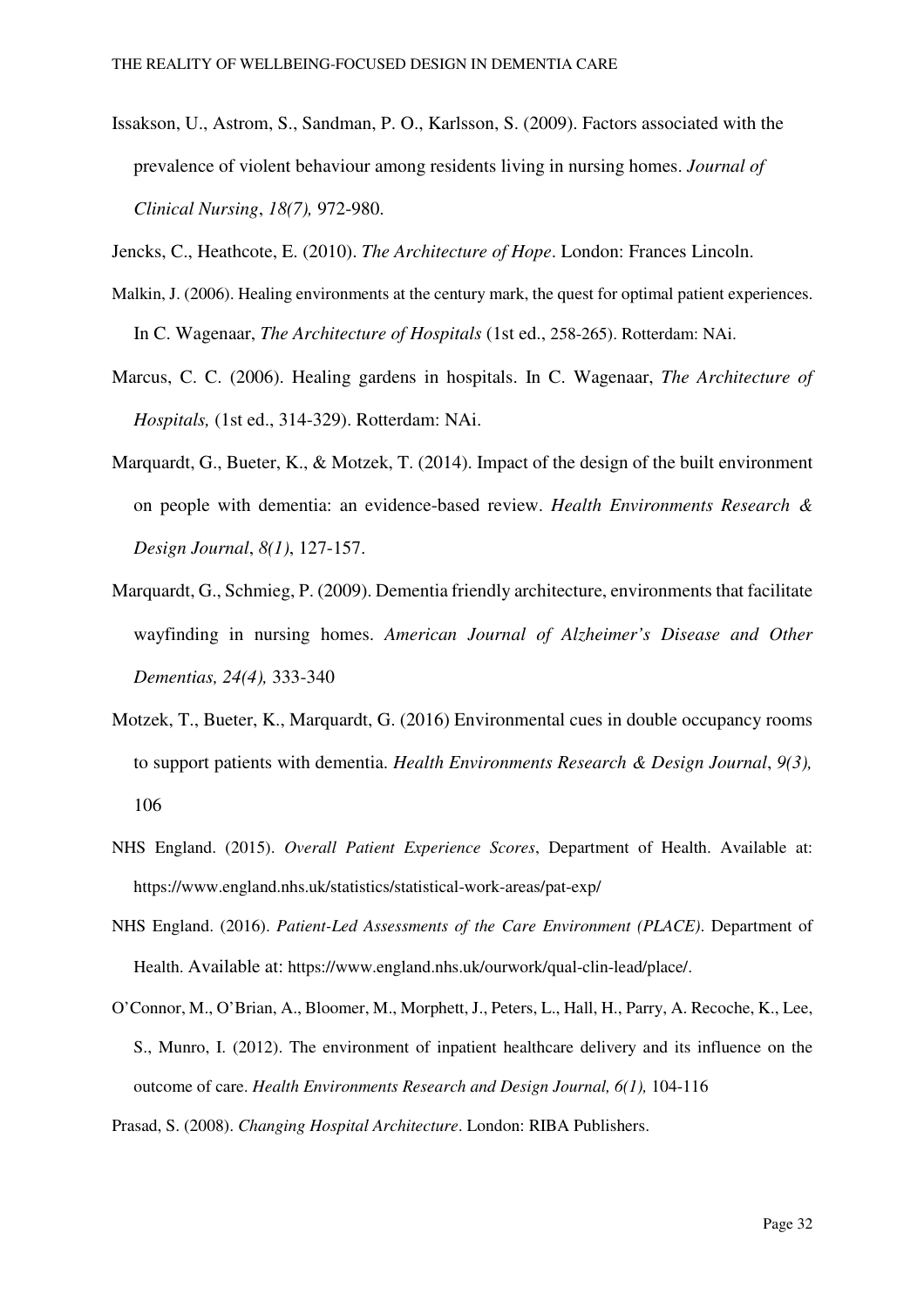- Sadler, B. (2004). Designing with health in mind, innovative design elements can make hospitals safer, more healing places. *Modern Healthcare Journal*, *34*
- Short, C.A., Lomas, K.J., Giridharan, R., Fair, A.J. (2012). Building resilience to overheating into UK hospitals within the constraint of the national carbon reduction target: adaptive strategies for 1960s buildings. *Journal of Building and Environment, 55,* 73-95
- Sternberg, E. M. (2009). *Healing Spaces*. Cambridge, Mass.: Belknap Press of Harvard University Press.
- Swaan, A de. (2006). Constraints and challenges in designing hospitals; the sociological view. In C. Wagenaar, *The Architecture of Hospitals* (1st ed., 88-95). Rotterdam: NAi.
- The King's Fund. (2013). *Developing supportive design for people with dementia*. The King's Fund. Available at: https://www.kingsfund.org.uk
- Torrington, J. M., Tregenza, R. P. (2007). Lighting for people with dementia. *Lighting Research & Technology, 39(1),* 81-97
- Ulrich, R. (1984). View through a window may influence recovery from surgery. *Science*, 224
- Ulrich, R., Quan, X., Zimring, C., Joseph, A., Choudhary, R. (2004). The Role of the Physical Environment in the Hospital of the 21<sup>st</sup> Century: A Once-in-a-Lifetime Opportunity. [online] The Center for Health Design for the Designing the 21st Century Hospital Project. Available at: https://www.healthdesign.org/system/files/Ulrich\_Role%20of%20Physical\_2004.pdf
- Ulrich, R. (2006). Evidence Based Healthcare Design. In C. Wagenaar, *The Architecture of Hospitals* (1st ed., 281-289). Rotterdam: NAi.
- White, M., Ancoli-Israel, S., Wilson, R. (2013) Senior living environments: Evidence-based lighting design strategies. *Health Environments Research & Design Journal, 7(1),* 60-78